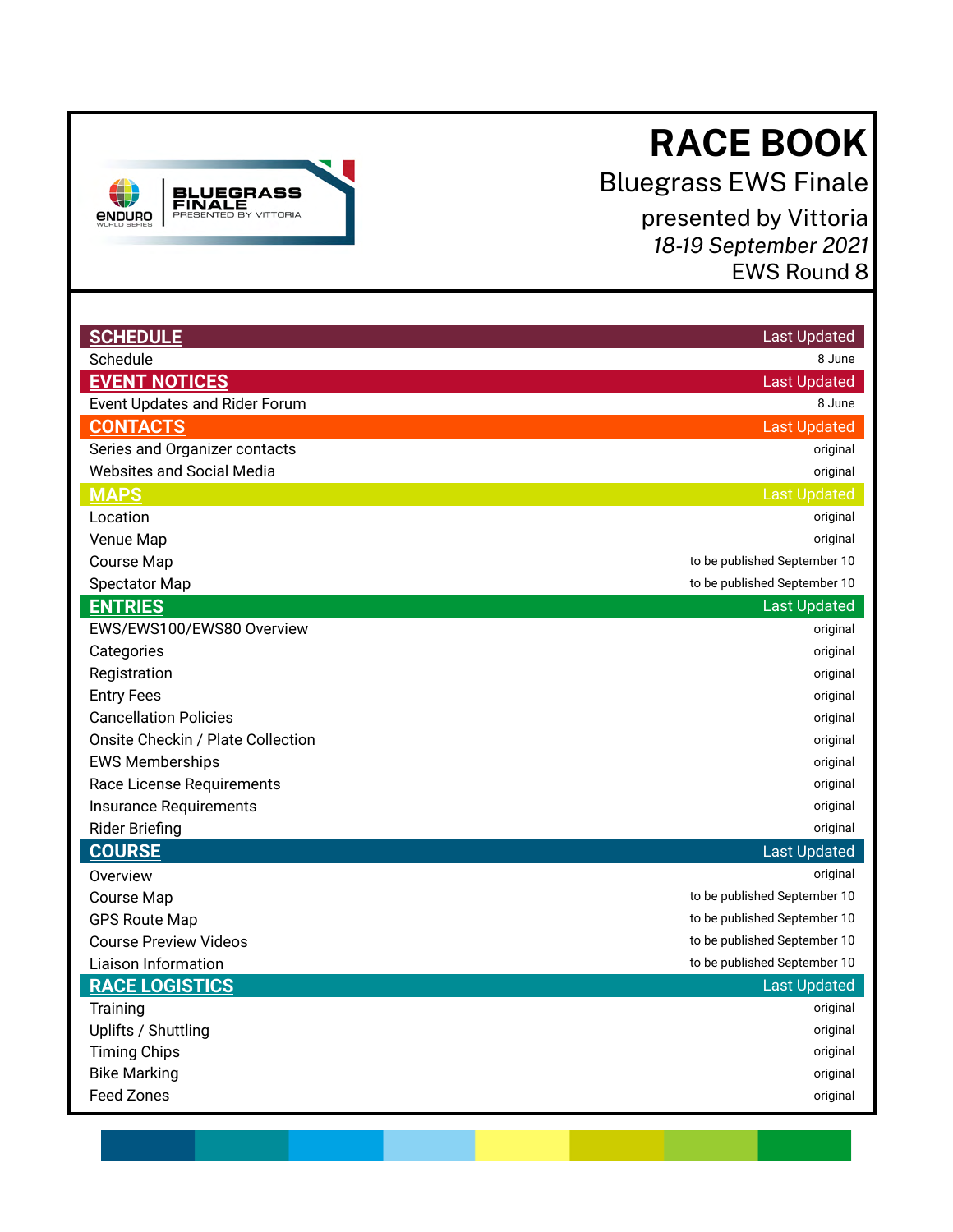| <b>Technical Assistance Zones</b>        | original            |
|------------------------------------------|---------------------|
| <b>START LISTS, RESULTS and RANKINGS</b> | <b>Last Updated</b> |
| <b>Start Order and Seeding</b>           | original            |
| <b>Start List and Start Procedures</b>   | original            |
| Live Timing and Results                  | original            |
| <b>Ranking Points</b>                    | original            |
| Queen Stage                              | original            |
| PRO Stage                                | origina             |
| Awards                                   | original            |
| <b>After Party</b>                       | original            |
| Prize Money                              | original            |
| <b>RULES</b>                             | <b>Last Updated</b> |
| <b>Race Rules</b>                        | original            |
| <b>Protests and Complaints</b>           | original            |
| <b>Protection Rules</b>                  | original            |
| <b>Filming Rights and Regulations</b>    | 8 June              |
| Doping Control                           | original            |
| <b>/ENUE LOGISTICS</b>                   | <b>Last Updated</b> |
| <b>Travel and Transportation</b>         | original            |
| Sport & Events Logistics                 | 12 May              |
| Accommodation                            | original            |
| Parking                                  | original            |
| <b>Bike Wash</b>                         | original            |
| <b>Bike Shops</b>                        | original            |
| <b>Grocery Stores</b>                    | original            |
| <b>Bank Machines</b>                     | original            |
| WIFI and power                           | original            |
| Other Riding Zones                       | original            |
| Places of Interest                       | original            |
| <b>MEDICAL</b>                           | <b>Last Updated</b> |
| <b>Emergency Response</b>                | original            |
| Hospital / Clinics                       | original            |
| <b>Concussion Protocol</b>               | original            |
| Massage and Physiotherapy                | original            |
|                                          |                     |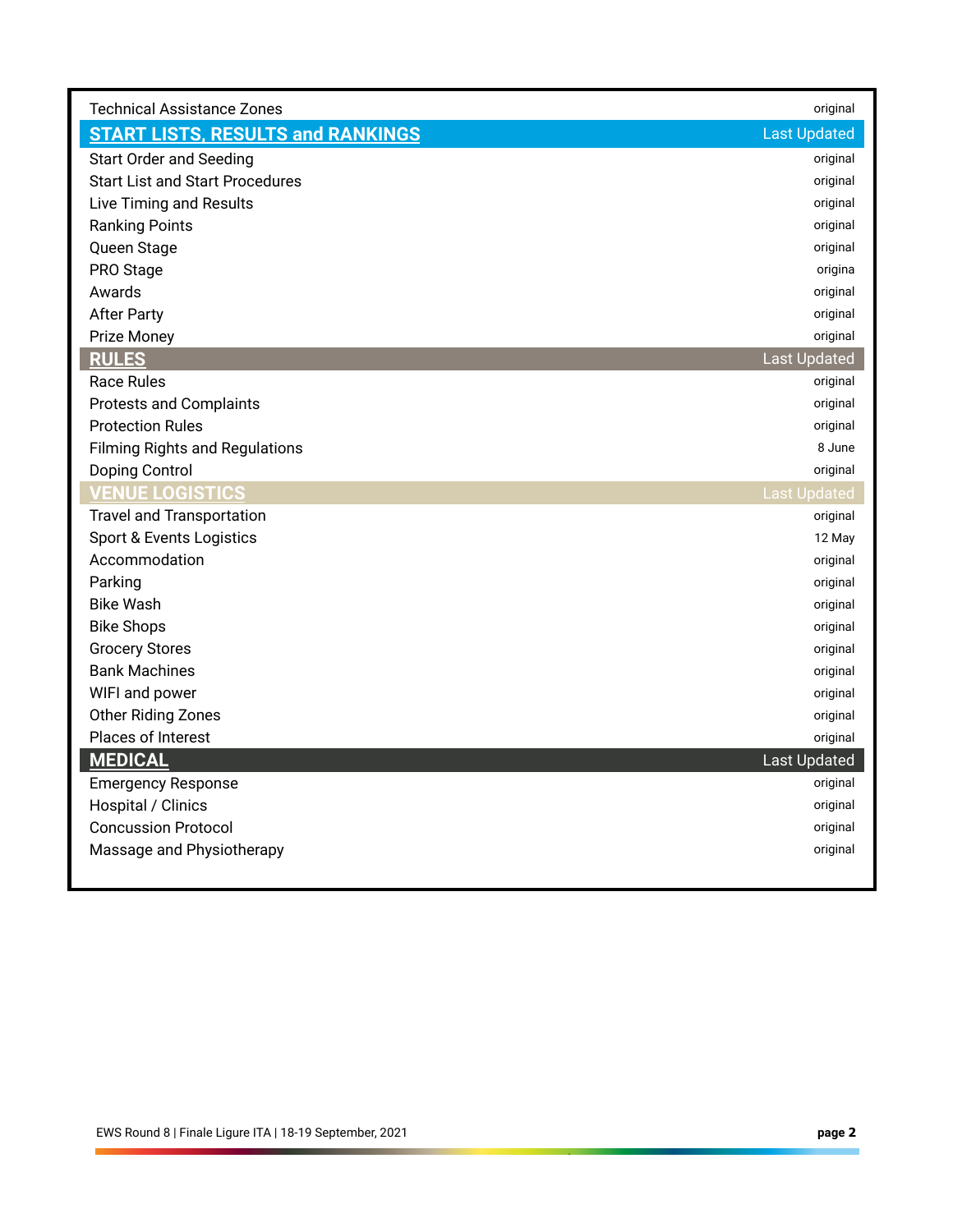# <span id="page-2-0"></span>**SCHEDULE** | <u>return to menu</u>



# *All times listed in CEST – Central European Summer Time [UTC+2]*

| <b>Friday September 10</b>   |                                 |                                   |                                             |
|------------------------------|---------------------------------|-----------------------------------|---------------------------------------------|
| 20:00                        | <b>Course Release</b>           | <b>EWS and EWS-E</b>              | all stages closed for riding until training |
| <b>Tuesday September 14</b>  |                                 |                                   |                                             |
| 10:00-12:00                  | <b>Shakedown Day</b>            | <b>Official EWS / EWS-E Teams</b> |                                             |
| 13:00-16:00                  | <b>UCI Course Inspection</b>    |                                   |                                             |
| 13:00-18:00                  | <b>Media Recce</b>              |                                   |                                             |
| 16:00-18:00                  | Registration                    | <b>Official EWS-E Teams</b>       |                                             |
| 16:30-18:00                  | Registration                    | <b>EWS-E and E100/E50</b>         |                                             |
| 19:00                        | <b>Manager Briefing</b>         | <b>Official Teams</b>             | video conference                            |
|                              | <b>Wednesday September 15</b>   |                                   |                                             |
| 08:00-09:00                  | Registration                    | EWS-E and E100/E50                |                                             |
| 08:00-17:00                  | Training                        | EWS-E and E100/E50                | all stages - select times                   |
| 19:00                        | <b>Rider Briefinng</b>          | <b>EWS E and E100/E50</b>         | <b>Electronic Notice</b>                    |
| <b>Thursday September 16</b> |                                 |                                   |                                             |
| 09:00-17:00                  | Race                            | <b>EWS-E and E100/E50</b>         |                                             |
|                              | Awards                          | <b>EWS E and E100/E50</b>         | 30 minutes after last racer                 |
| 15:00-19:00                  | Registration                    | <b>Official EWS teams</b>         |                                             |
| 15:30-19:00                  | Registration                    | EWS and EWS100/80                 |                                             |
| <b>Friday September 17</b>   |                                 |                                   |                                             |
| 08:00-10:00                  | Registration                    | EWS and EWS100/80                 |                                             |
|                              | 07:30 + 13:00 Training Shuttles | Booking #1                        | pickup Finale Outdoor Base                  |
| $09:00 + 14:30$              | <b>Training Shuttles</b>        | Booking #2                        | pickup Finale Outdoor Base                  |
| $10:30 + 16:00$              | <b>Training Shuttles</b>        | Booking #3                        | pickup Finale Outdoor Base                  |
| 08:00-12:30                  | Training                        | <b>EWS</b>                        | <b>Base NATO</b>                            |
| 08:15-13:00                  | Training                        | <b>EWS</b>                        | <b>Little Champery</b>                      |
| 08:00-12:30                  | Training                        | EWS100/80                         | Cravarezza Ingeniere                        |
| 08:15-13:00                  | Training                        | EWS100/80                         | Final-Borgo                                 |
| 12:00-17:30                  | Training                        | <b>EWS</b>                        | Cravarezza Ingeniere                        |
| 12:00-17:30                  | <b>Training</b>                 | EWS100/80                         | <b>Base NATO</b>                            |
| 12:00-18:30                  | <b>Training</b>                 | <b>EWS100</b>                     | <b>Little Champery</b>                      |
| 19:00                        | <b>Rider Briefinng</b>          | EWS and EWS100/80                 | <b>Electronic Notice</b>                    |
| <b>Saturday September 18</b> |                                 |                                   |                                             |
| 08:00-16:30                  | Race                            | <b>EWS100 / EWS80</b>             |                                             |
| 12:00-14:00                  | Training                        | <b>EWS</b>                        | <b>Final-Borgo Pro Stage</b>                |
| 14:30-17:15                  | Race                            | <b>EWS</b>                        | <b>Final-Borgo Pro Stage</b>                |
| 18:00                        | Awards                          | <b>EWS100 / EWS80</b>             |                                             |
| <b>Sunday September 19</b>   |                                 |                                   |                                             |
| 08:00-17:00                  | Race                            | <b>EWS</b>                        |                                             |
|                              | Awards                          | <b>EWS</b>                        | 30 minutes after last racer                 |
|                              |                                 |                                   |                                             |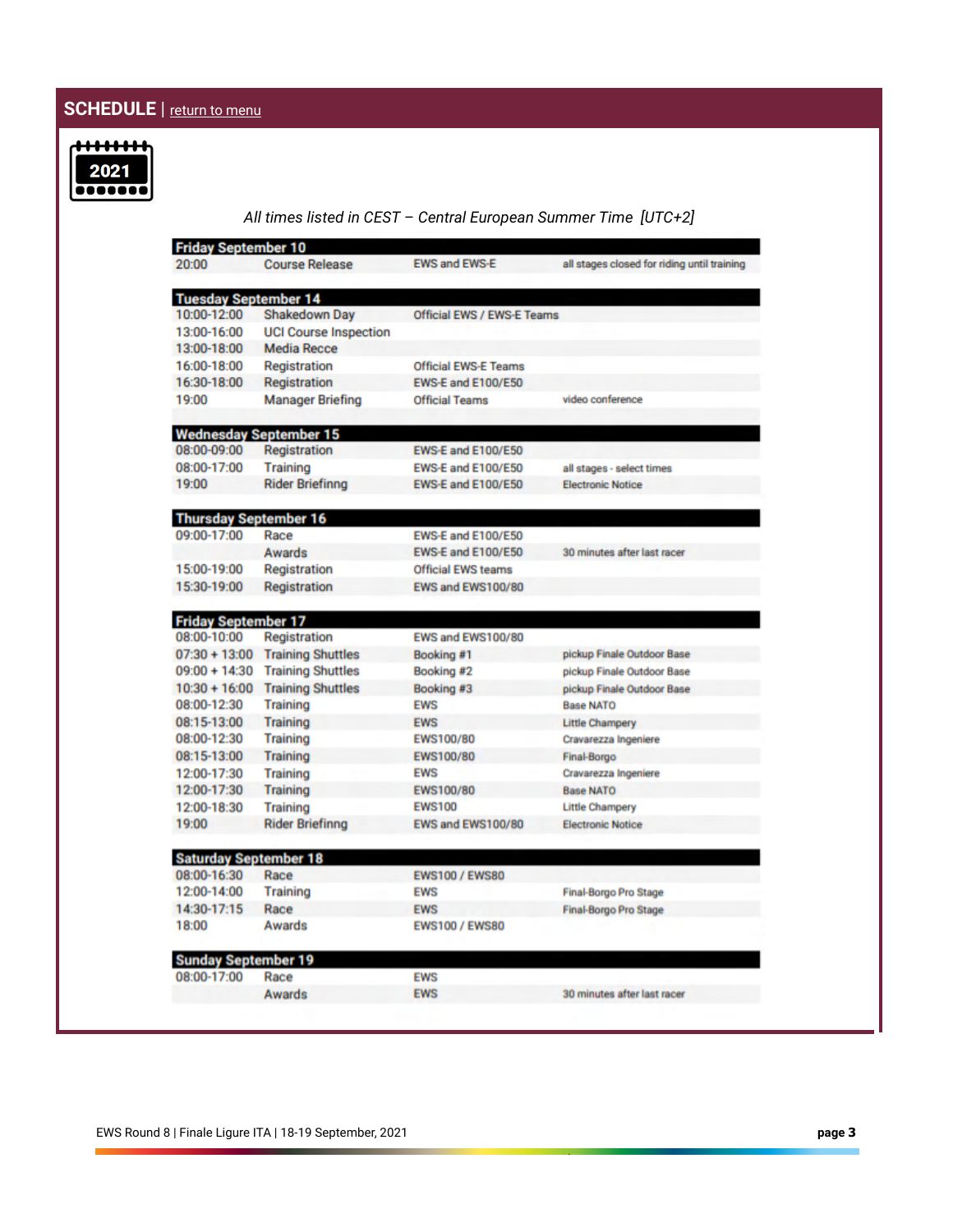#### <span id="page-3-0"></span>**EVENT NOTICES** | return to menu

### **UPDATES and QUESTIONS / FEEDBACK**

 Event updates (schedule changes, publication of start lists, …) will be posted here. Visit the [Facebook Event Page / Rider Forum](https://www.facebook.com/events/825649421617376/?acontext=%7B%22action_history%22%3A[%7B%22surface%22%3A%22page%22%2C%22mechanism%22%3A%22page_admin_bar%22%2C%22extra_data%22%3A%22%7B%5C%22page_id%5C%22%3A193009850836051%7D%22%7D%2C%7B%22surface%22%3A%22events_admin_tool%22%2C%22mechanism%22%3A%22recommended_actions%22%2C%22extra_data%22%3A%22[]%22%7D]%2C%22has_source%22%3Atrue%7D) for up-to-date race information or to ask any questions.

### RACE NOTICES

 [Saturday EWS Pro Stage](https://mailchi.mp/a10df9f89a88/finale-ews-pro-stage-start-list-5099614?e=[UNIQID])  [Saturday EWS100](https://mailchi.mp/c8c068d2172b/finale-ews-pro-stage-start-list-5099618?e=[UNIQID])   [Saturday EWS80](https://mailchi.mp/dcee867e5b8c/finale-ews-pro-stage-start-list-5099626?e=[UNIQID]) 

#### FILMING

 New On-site Filming and Broadcast Regulations will be implemented for the 2021 season. Details to be announced.

## EWS100 / EWS80 RACE LICENCES REQUIREMENTS

 EWS100 and EWS80 racers should review the license section for the unique license requirements established by the Italian Cycling Federation



#### EWS80 - YOUTH CATEGORY

 Due to Italian Cycling Federation regulations, Youth (13-16) categories will not be offered in the EWS80 Finale Outdoor Region race. Minimum age 17 (year of birth 2004)

#### TRAVEL RESTRICTIONS / ITALIAN ENTRY REQUIREMENTS Italian entry requirements / restrictions are detailed [here](https://www.salute.gov.it/portale/nuovocoronavirus/dettaglioContenutiNuovoCoronavirus.jsp?lingua=english&id=5412&area=nuovoCoronavirus&menu=vuoto).

 There are exemptions in the Italian entry / self-isolation [requirements](https://www.salute.gov.it/portale/nuovocoronavirus/dettaglioContenutiNuovoCoronavirus.jsp?lingua=english&id=5412&area=nuovoCoronavirus&menu=vuoto&tab=9) for foreign competitors participating in sporting events. Personalised invitation letters referencing these regulations are available for foreign racers that do not otherwise qualify for entry. Send request to  [athletes@enduroworldseries.com](mailto:athletes@enduroworldseries.com) 

 Please note that even if foreign riders are permitted to enter Italy , they may be subject to restrictions upon return to your home country following the Finale race. Riders would need to check with their own national health authorities for applicable policies.

 Similarly, riders planning to transit through or travel to any other countries before or after the Finale race would need to verify any potential entry restrictions, quarantine requirements, test / vaccine requirements, curfews, travel documentation, ... - and make their own determinations as to how these might apply to their own personal / individual situation.

# **COVID SAFETY PROTOCOLS / ACCREDITATION**

#### YELLOW ZONE

 The Yellow Zone includes the: Team Paddocks, race start / finish, race office, and press room. Access to the Yellow Zone is limited to racers, registered teams, race officials, accredited media and event staff.

Accreditation (yellow wristband) is required to access the Yellow Zone.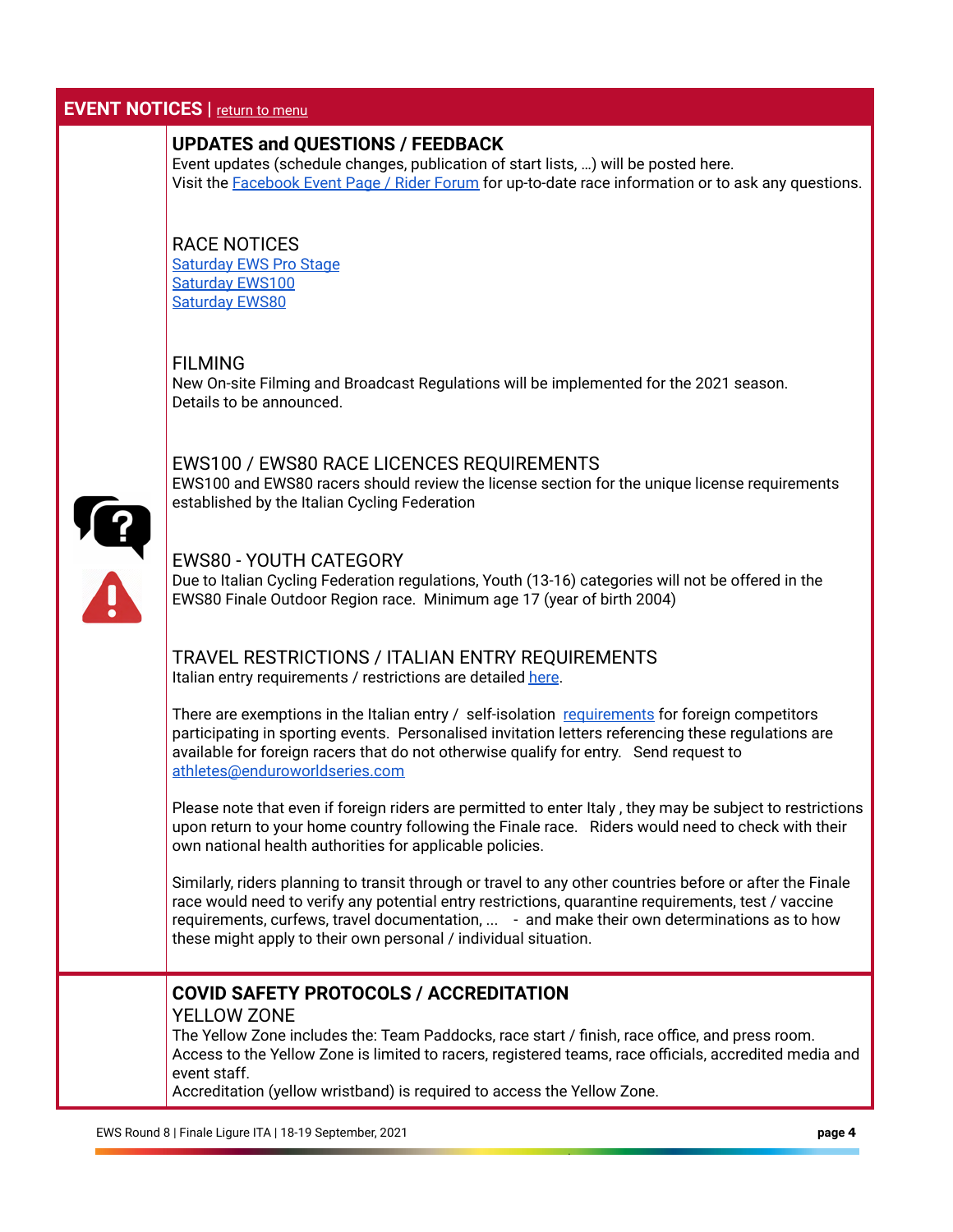| COVID ACCREDITATION CHECKPOINT<br>LOCATION: tent in Piazza dei Cannoni MAP.                                                                                                                                                                                                                                                                                                                                                                              |
|----------------------------------------------------------------------------------------------------------------------------------------------------------------------------------------------------------------------------------------------------------------------------------------------------------------------------------------------------------------------------------------------------------------------------------------------------------|
| <b>OPENING TIMES:</b><br>- Monday - Thursday: 08:00-12.30 /14:00-18:00<br>- Friday: 8:00-12.30                                                                                                                                                                                                                                                                                                                                                           |
| To receive accreditation, it is necessary to:<br>- complete the online Covid-19 Self-Declaration Form english italian, and<br>- present a valid green pass (Italy's 'Green Pass' certificate, which comes in digital or paper versions,<br>shows that people have been vaccinated, tested negative or recovered from covid-19 and it is<br>required for indoor dining in restaurants as well as access to sporting and cultural events from 6<br>August) |
| Individuals who have not been vaccinated or who do not have a certificate of recovery will have to do<br>an antigen test every 48 hours.                                                                                                                                                                                                                                                                                                                 |
| <b>TESTING</b><br>A Covid testing centre (Piazza dei Cannoni) for event participants can get a test (cost € 25)                                                                                                                                                                                                                                                                                                                                          |
| Opening times:<br>- Monday 08:00-10:00 / 17:00 -19:00<br>- Thursday 8:00-10:00 /17:00 - 19:00                                                                                                                                                                                                                                                                                                                                                            |
| Other places where to get an antigen test in Finale are:<br>- Finale Salute, Via Dante Alighieri 12<br>- Medical Center Il Giglio, Via Torino 115                                                                                                                                                                                                                                                                                                        |
| <b>COVID SAFETY PROTOCOLS</b><br>Please refer to the COVID Safety Protocols - these documents outline essential guidelines designed<br>to minimize the risk of transmission of COVID-19 among participants in the Bluegrass EWS Finale.                                                                                                                                                                                                                  |
| Everyone has a critical role and a shared responsibility for creating a healthy environment and a safe<br>event. We are relying on all racers, staff, volunteers, and members of the host community to<br>consistently and properly follow personal protective practices.                                                                                                                                                                                |

# <span id="page-4-0"></span>**CONTACTS** | return to menu

# **CONTACTS**

### ENDURO WORLD SERIES

Managing Director: Chris Ball chris@enduroworldseries.com Sports Manager: Ruaridh Cunningham [ru@enduroworldseries.com](mailto:ru@enduroworldseries.com) Athletes / Teams / Registration: Nathalie Grether nathalie@enduroworldseries.com Media Inquiries / Accreditation: Kate Ball kate@enduroworldseries.com

#### FINALE LIGURE

Event Director: Riccardo Negro | [riccardo.negro@finaleoutdoorresort.com](mailto:riccardo.negro@finaleoutdoorresort.com) | +39 349 781 5115Expo / Team Pits: Maria Luisa Surico | marialuisa.s@4quimp.com | +39 333 3871844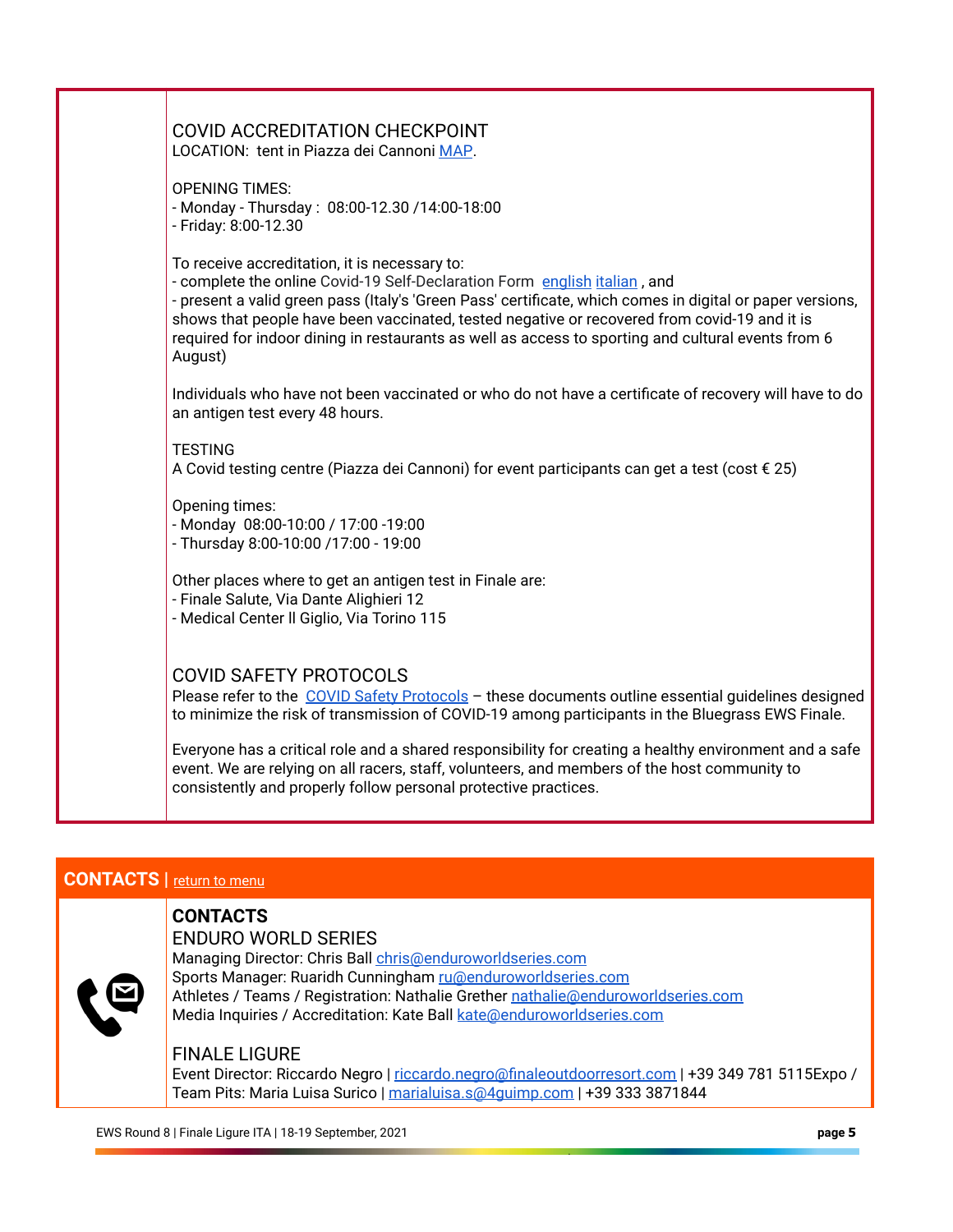

# <span id="page-5-0"></span> **MAPS** | [return to menu](#page-0-0)



Finale Ligure, Italy Map Start / Finish: Piazza Vittorio Emmanuele Team Paddocks (official EWS teams only): Piazzale Vuillermin MAP

## **VENUE MAP**



to be published September 10

EWS Round 8 | Finale Ligure ITA | 18-19 September, 2021 **page 6**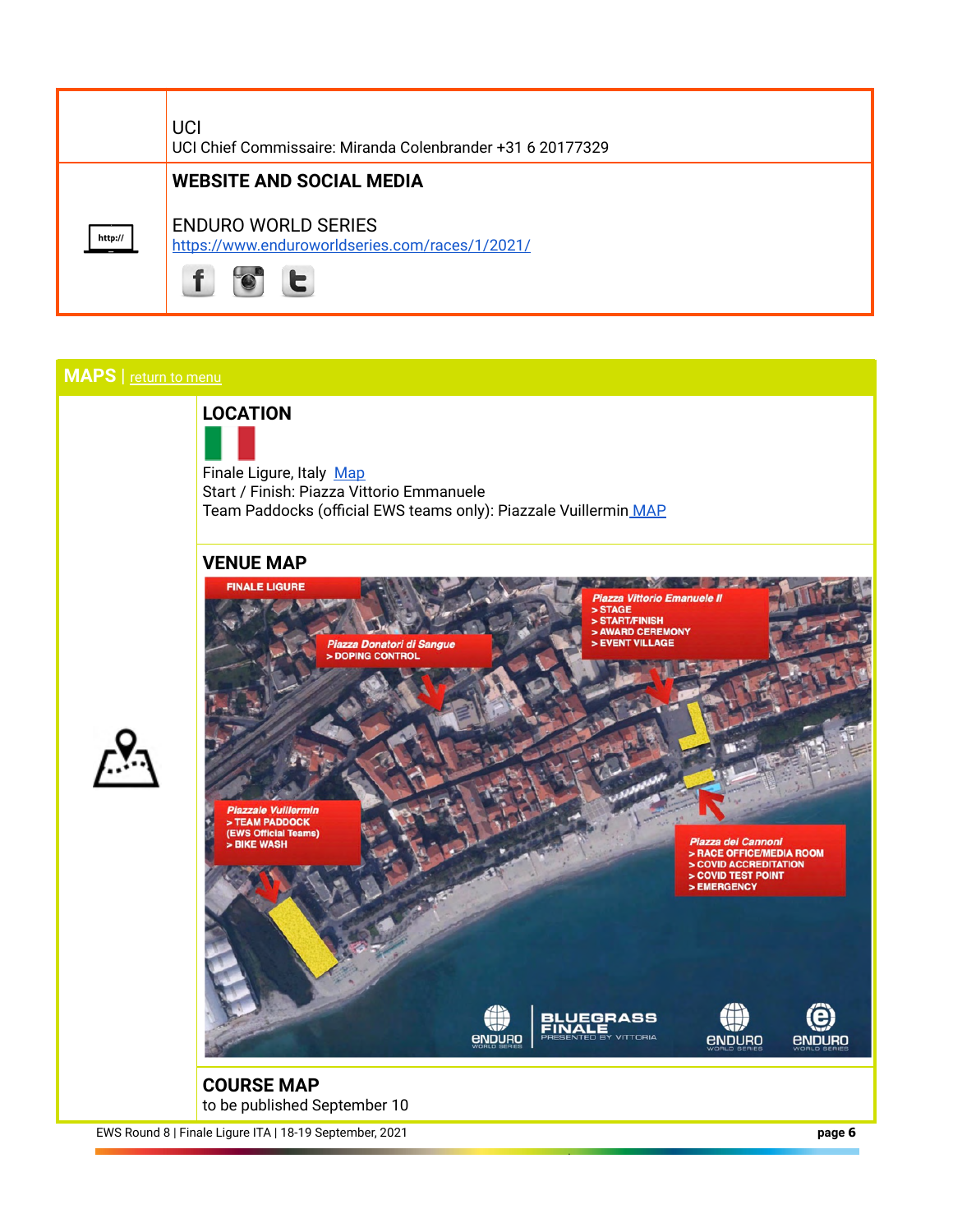# <span id="page-6-0"></span> **ENTRIES** | [return to menu](#page-0-0)

## **EVENT and ENTRY STRUCTURE OVERVIEW**

|  | enduro       |  |
|--|--------------|--|
|  |              |  |
|  | WORLD SERIES |  |





| <b>RACE</b>                                                   | 1 or 2 day race depending on venue                                                                                                                                                        | 1 day race                                                                                                                                                                                       | 1 day race                                                                                                                                                                                       |
|---------------------------------------------------------------|-------------------------------------------------------------------------------------------------------------------------------------------------------------------------------------------|--------------------------------------------------------------------------------------------------------------------------------------------------------------------------------------------------|--------------------------------------------------------------------------------------------------------------------------------------------------------------------------------------------------|
| <b>COURSE</b>                                                 | All stages<br>PRO Stage will be repeated - raced as the<br>Prologue and final stage                                                                                                       | All stages<br>PRO Stage will only be raced once                                                                                                                                                  | 80% of the course                                                                                                                                                                                |
| <b>ELIGIBILITY</b>                                            | Official EWS Team riders and Reserved<br>Entry List (prequalified / top ranked EWS<br>Members from the 2020 and 2019 EWS<br>Global Rankings)                                              | No prequalification requirements                                                                                                                                                                 | No prequalification requirements                                                                                                                                                                 |
| <b>REGISTRATION</b>                                           | Official Team entries: week of January 25<br>Reserved entries: week of February 15                                                                                                        | Limited spots.<br>Entries offered on a space available, first<br>come basis starting week of February 22                                                                                         | Limited spots.<br>Entries offered on a space available, first<br>come basis starting week of February 22                                                                                         |
| <b>CATEGORIES</b>                                             | <b>WOMEN</b><br>WOMEN   Under 21 (2001-2004)<br>WOMEN   Master 35+ (1986+)<br><b>MEN</b><br>MEN   Under 21 (2001-2004)<br>MEN   Master 35+ (1986+)<br>Minimum age 17 (Year of birth 2004) | same as EWS plus<br>MEN   Master 50+ (1971+)<br>Minimum age 17 (Year of birth 2004)                                                                                                              | same as EWS plus<br>MEN   Master 50+ (1971+)<br>Minimum age 17 (Year of birth 2004)                                                                                                              |
| <b>START ORDER</b><br>and SEEDING                             | Racers seeded based on EWS rank.<br>Preassigned individual start times - all<br>racers start at 30 second intervals.                                                                      | Racers self-seed.<br>No preassigned individual start times.<br>Racers need to complete course within<br>scheduled stage opening and closing times.                                               | Racers self-seed.<br>No preassigned individual start times.<br>Racers need to complete course within<br>scheduled stage opening and closing times.                                               |
| <b>RULES</b>                                                  | All EWS Rules apply                                                                                                                                                                       | <b>Relaxed EWS Rules</b><br>Outside assistance permitted                                                                                                                                         | <b>Relaxed EWS Rules</b><br>Outside assistance permitted.<br>Bike Marking does not apply.                                                                                                        |
| <b>LICENSE and</b><br><b>MEMBERSHIP</b><br><b>REQUIREMENT</b> | EWS membership, international UCI license<br>and RaceLabs race plate holders<br>mandatory                                                                                                 | EWS memberships optional.<br>RaceLabs race plate holders optional<br>Relaxed license requirements - set by host<br>national cycling federation. Day Licenses<br>available for unlicensed racers. | EWS memberships optional.<br>RaceLabs race plate holders optional<br>Relaxed license requirements - set by host<br>national cycling federation. Day Licenses<br>available for unlicensed racers. |
| <b>RANKING POINTS</b>                                         | Racers eligible to collect both Series and<br><b>EWS Global Ranking points</b>                                                                                                            | Racers with an EWS Membership eligible to<br>collect EWS Global Ranking Points [EWS100<br>Point Scale]                                                                                           | Racers with an EWS Membership eligible to<br>collect EWS Global Ranking Points [EWS80<br>Point Scale]                                                                                            |

# **REGISTRATION**

 [Entry Terms and Condition](https://www.enduroworldseries.com/ews-entry-overview/race-entry-terms-and-conditions/) 

# EWS

To compete in the EWS race, riders must either be on the [EWS Reserved Entry List](https://www.enduroworldseries.com/reserve/2021/) or be part of an official EWS team.

## EWS100 and EWS80

 The EWS100 and EWS80 races have no prequalification requirements. Limited spots. Entries offered on a space available, first come basis. <https://race-entry.enduroworldseries.com/start.php>



 **ENTRY FEE** 

 Entry fees include all taxes and processing fees Entries will be processed through the centralized Enduro World Series entry system in Pounds Sterling (GBP). The Enduro Sports Organization Limited is acting as agent for the local organizer 4 Guimp srl 133.25 GBP EWS entry fee includes 1.5 day of racing, 1.5 day of closed course marshalled training, full course medical coverage on training and race day, live timing, backup timing.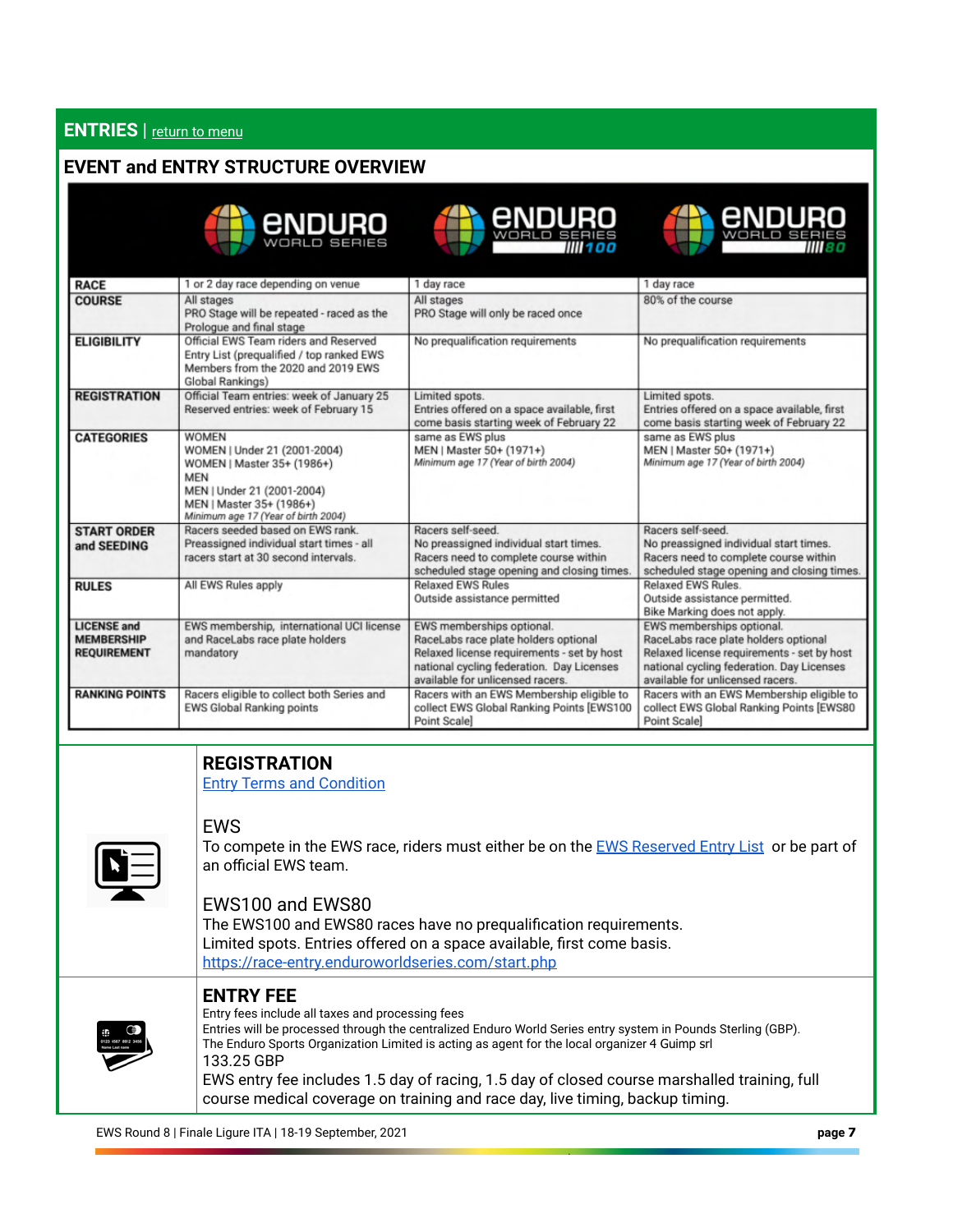|              | EWS Round 8   Finale Ligure ITA   18-19 September, 2021<br>page 8                                                                                                                                                                                                                                                                                                                                                                                                                                                                                                                                                                                                                                                                                                                                                                                                                                                                       |  |
|--------------|-----------------------------------------------------------------------------------------------------------------------------------------------------------------------------------------------------------------------------------------------------------------------------------------------------------------------------------------------------------------------------------------------------------------------------------------------------------------------------------------------------------------------------------------------------------------------------------------------------------------------------------------------------------------------------------------------------------------------------------------------------------------------------------------------------------------------------------------------------------------------------------------------------------------------------------------|--|
| <u>-</u> UCI | <b>RACE LICENSES</b><br><b>EWS - All Racers</b>                                                                                                                                                                                                                                                                                                                                                                                                                                                                                                                                                                                                                                                                                                                                                                                                                                                                                         |  |
|              | <b>ENDURO WORLD SERIES MEMBERSHIP</b><br>EWS memberships are valid for a calendar year (January-December).<br>2021 memberships can be renewed / purchased starting January 1, 2021 at: LINK<br>Cost 35.00 GBP (subject to VAT where applicable)<br><b>EWS</b><br>Memberships mandatory for eligibility and event entry.<br>EWS100/80<br>EWS memberships are optional for EWS100/80 racers, but:<br>Only EWS members will be eligible to collect EWS Global Ranking points at the EWS100/80<br>$\bullet$<br>races (as well as EWS Qualifier Series events).<br>Only EWS members will be added to the EWS Reserved Entry List and offered priority<br>$\bullet$<br>registration for the following season.<br>A rider must hold a valid EWS membership prior to starting the race in order to collect EWS<br>Global Ranking points. No points will be awarded retrospectively should a rider purchase an EWS<br>membership after an event. |  |
|              | <b>EWS KIDS</b><br>Due to Italian Cycling Federation regulations, <b>EWS KIDS</b> race will not be offered at the Finale<br>Outdoor Region round.                                                                                                                                                                                                                                                                                                                                                                                                                                                                                                                                                                                                                                                                                                                                                                                       |  |
|              | <b>CATEGORIES</b><br>Age calculation date: December 31 2021.<br><b>EWS</b><br>Minimum age 17 (Year of birth 2004)<br><b>WOMEN</b><br>WOMEN   Under 21 (2001-2004)<br>WOMEN   Master 35+ (1986+)<br><b>MEN</b><br>MEN   Under 21 (2001-2004)<br>MEN   Master 35+ (1986+)*<br>*Master Men changed from 40+ effective 2021.<br>EWS100 and EWS80<br>Minimum age 17 (Year of birth 2004)<br>Same as EWS, plus:<br>MEN   Master 50+ (1971+)<br>Due to Italian Cycling Federation regulations, Youth (13-16) categories will not be offered in the<br>EWS80 Finale Ligure race.<br>Any EWS100 or EWS80 race categories with fewer than 5 starters may be merged with another<br>age category at the discretion of the Event Organiser.                                                                                                                                                                                                         |  |
|              | Registration fees are refundable (less an administrative fee) up to 30 days prior to the race.<br>Cancellation requests must be sent to athletes@enduroworldseries.com by 23:59 UTC August<br>17. Entries are no longer refundable after August 18.<br>Registrations are not transferable.                                                                                                                                                                                                                                                                                                                                                                                                                                                                                                                                                                                                                                              |  |

 **CANCELLATION POLICY**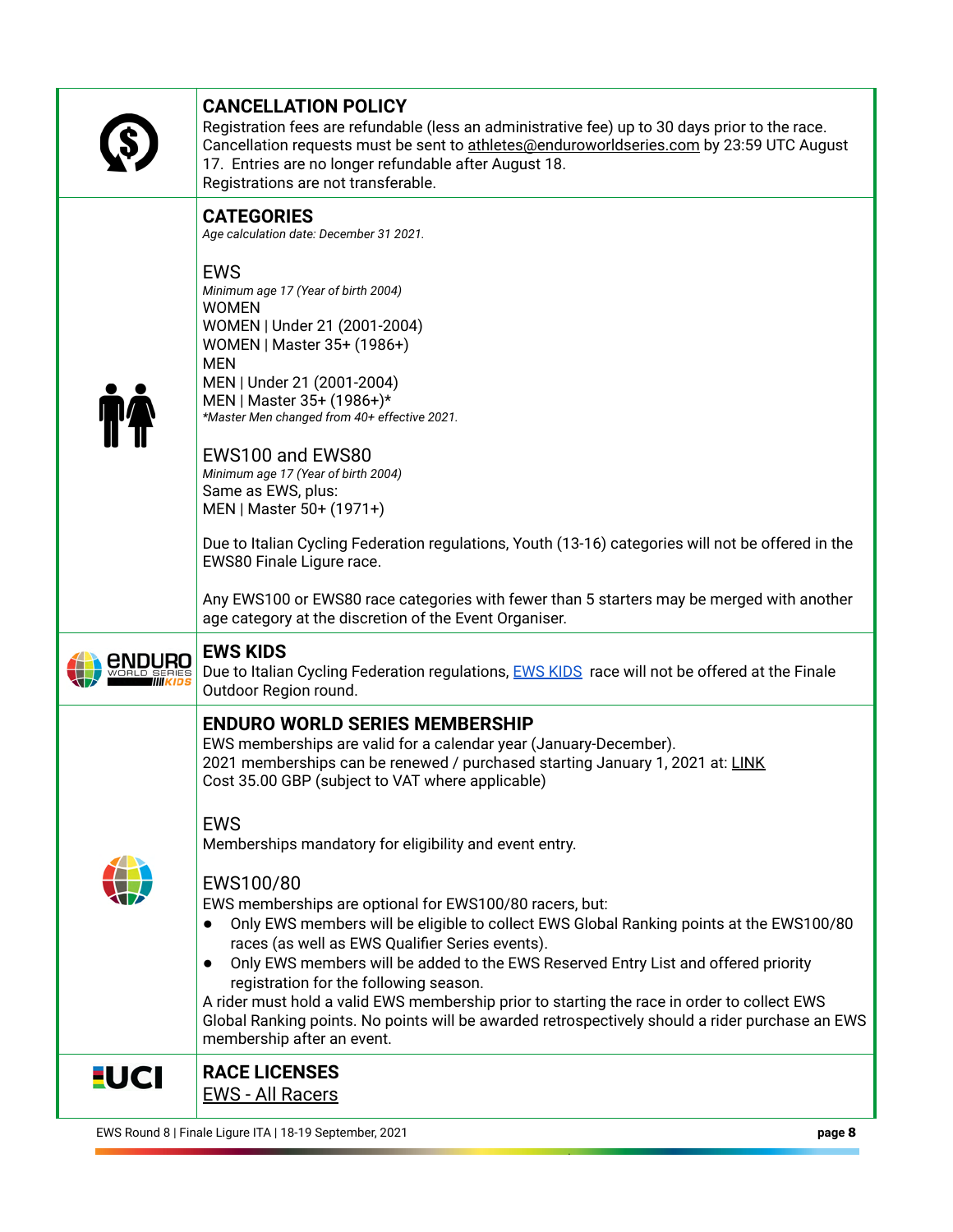

The EWS is a UCI Category 3 race.

 All racers must have a UCI license issued by their own national cycling federation. Riders will be required to present their license (copies or photos acceptable) at the onsite checkin.

### EWS100/80 - Foreign Racers - Annual Race License

 Foreign riders can race the EWS100/80 with an international annual license issued by their own national cycling federation.

 Riders will be required to present their license (copies or photos acceptable) at the onsite checkin.

 Unlicensed foregin racers will also have the option to purchase a one event license from the Italian Cycling Federation at the onsite checkin (see Day License section below for requirements).

#### EWS100/80 - Italian Racers - Annual Race License

 Italian EWS100/80 racers will have the option to race with either an annual UCI/FCI license or a license from an [Enti della Consulta](https://amatoriale.federciclismo.it/it/infopage/composizione-della-consulta-nazionale-di-ciclismo/e3911128-2186-44ab-9f3c-a0338128bde6/) organization.

 Racers must have a [DataHealth verified](http://www.datahealth.it/) certificate of fitness for competitive cycling issued within the previous 12 months. Certificates for other types of sport such as triathlon, duathlon, athletics, etc. are not valid)

 At on site check in, athletes must show proof of the DataHealth verified medical certificate in one of the following ways

- FCI registered athletes: License with DataHealth logo as well as the expiry date of the certificate of fitness for competitive cycling.
- non-FCI registered athletes: DataHealth Qrcode-DH (with data consistent with the type and date of the event) .

 [Instructions](https://www.datahealth.it//Documents/GetFile/Flyer_2_-_informativa_DH_-_per_atleti_e_organizzatori_pdf) to use DataHealth service to obtain QRcode-DH.

 Racers with an FCI license must complete the Fattore K registration with the FCI. Race ID 157553

#### FCI AMOTORI JUNIOR SPORT

 Italian riders with a FCI Amatori Junior Sport (JMT or JWS) license are not eligible to race in the EWS100/80.

 Any Italian racer born in 2003 or 2004 will need to have a race license for professional sport (FCI JUNIORES license category)

#### EWS100/80 - Day License

 EWS100/80 racers who do not have an annual license from their own national federation can purchase a one event license from the FCI Italian Cycling Federation .

 Licenses will be available from the race office during onsite checkin. Cost 10EUR per day. Separate licenses needed for training and race days.

 Day Licenses are not available for junior (year of birth 2003-2004) racers . All EWS100/80 junior racers must have a race license issued by their own national cycling federation.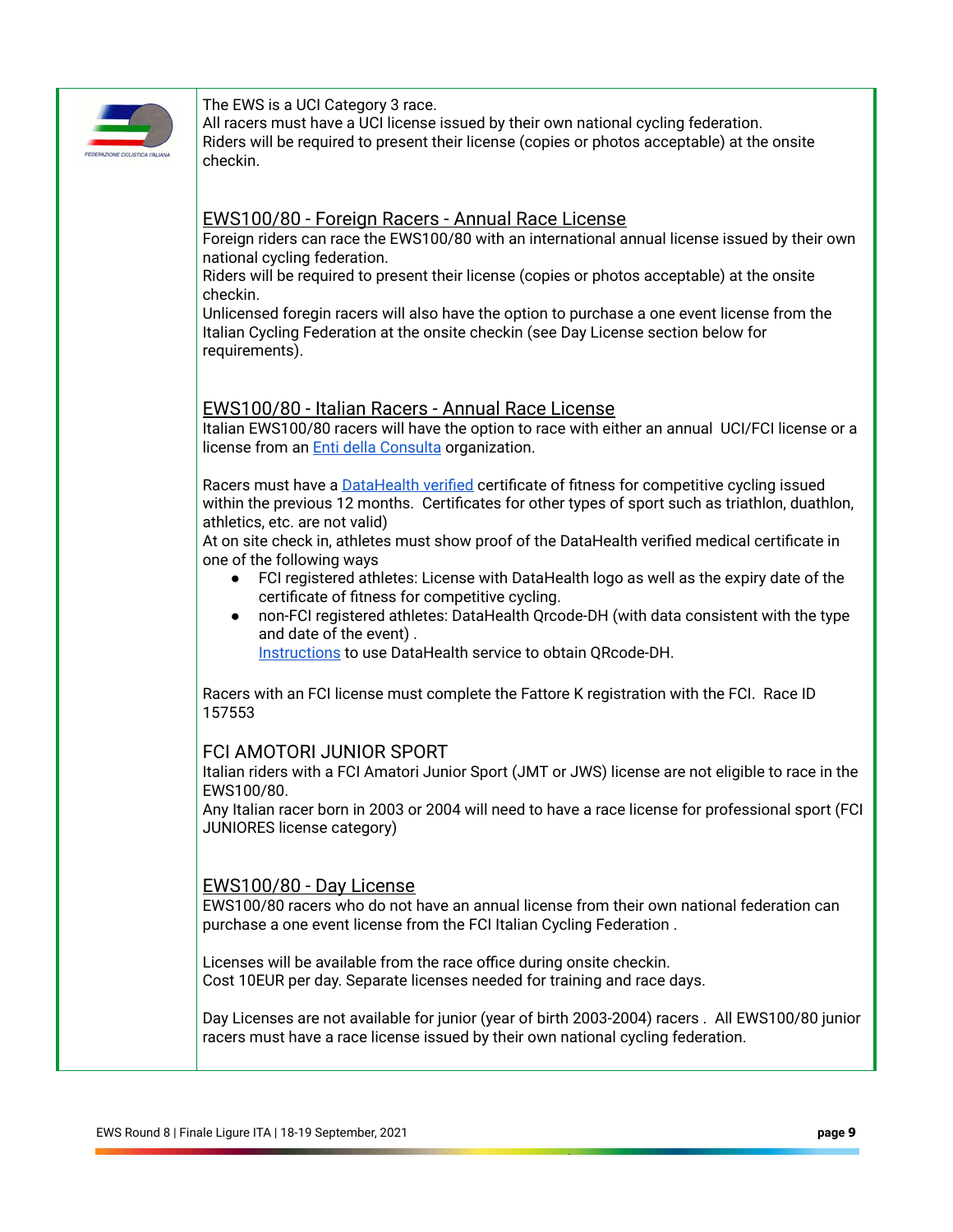| NOTICE - MEDICAL CERTIFICATE REQUIREMENT FOR DAY LICENSE PURCHASE<br>In order to purchase a day license from the Italian Cycling Federation, riders will need a medical<br>certificate (sample format) which meets the following conditions:<br>issued within the previous 12 months<br>certifying fitness for competitive cycling. Certificates for other types of sport such as<br>triathlon, duathlon, athletics, etc. are not valid.                                                                                                          |
|---------------------------------------------------------------------------------------------------------------------------------------------------------------------------------------------------------------------------------------------------------------------------------------------------------------------------------------------------------------------------------------------------------------------------------------------------------------------------------------------------------------------------------------------------|
| DataHealth verified. The verification of the possession of an adequate medical certificate must<br>be made in advance through the online DataHealth service.<br>Select 003 ciclismo for the sport type.<br>FIDAL is "Federazione Italiana di Atletica Leggera"<br>Riders will be required to upload their medical certificates to DataHealth (instructions) and<br>obtain a QRcode-DH (which verifies the adequacy of the certificate).<br>The QRcode-DH will be required in order to purchase a one event license at the onsite race<br>checkin. |
| The DataHealth validation process can take up 3-4 days - please allow sufficient time in advance<br>of the race to obtain the QRcode-DH.                                                                                                                                                                                                                                                                                                                                                                                                          |
| <b>INSURANCE</b><br>Travel, medical and personal liability insurance coverage is not provided by the Finale EWS<br>organizers or the Enduro World Series.<br>Racers are fully responsible for any medical or other costs that may directly or indirectly result<br>from their participation in the Finale EWS.                                                                                                                                                                                                                                    |
| Racers are responsible for organizing their own personal travel, medical and personal liability<br>insurance coverage:<br>•medical costs for any injuries sustained outside of scheduled official training or race days.<br>·material damages (loss of earnings) in case of accident on the occasion of a cycling<br>competition or during training.<br>•Third-party liability insurance for material damage or bodily injury caused to others in the course<br>of a competition or cycling event or during training.                             |
| <b>CHECKIN / PLATE COLLECTION</b><br>Race Package will include plate (must be on bike for training and race) plus bike marking<br>stickers and jersey number. Stickers and jersey numbers only needed for the race day.                                                                                                                                                                                                                                                                                                                           |
| To collect the package on behalf of another racer, a copy of the racer's identification and race<br>license or medical certificate (as applicable) is required.<br>CHECKIN DEADLINE: 10:00, 17 September<br>Any rider who has not collected their race plate by the deadline will be removed from the start<br>list.<br>Altering, cutting, or placing of unauthorized stickers or sponsor logos on race plates is not<br>permitted.                                                                                                               |
| <b>RIDER BRIEFING</b><br>2021 Rider Briefing video<br>Rider Briefing notes specific to Finale will be sent by email with the Start List                                                                                                                                                                                                                                                                                                                                                                                                           |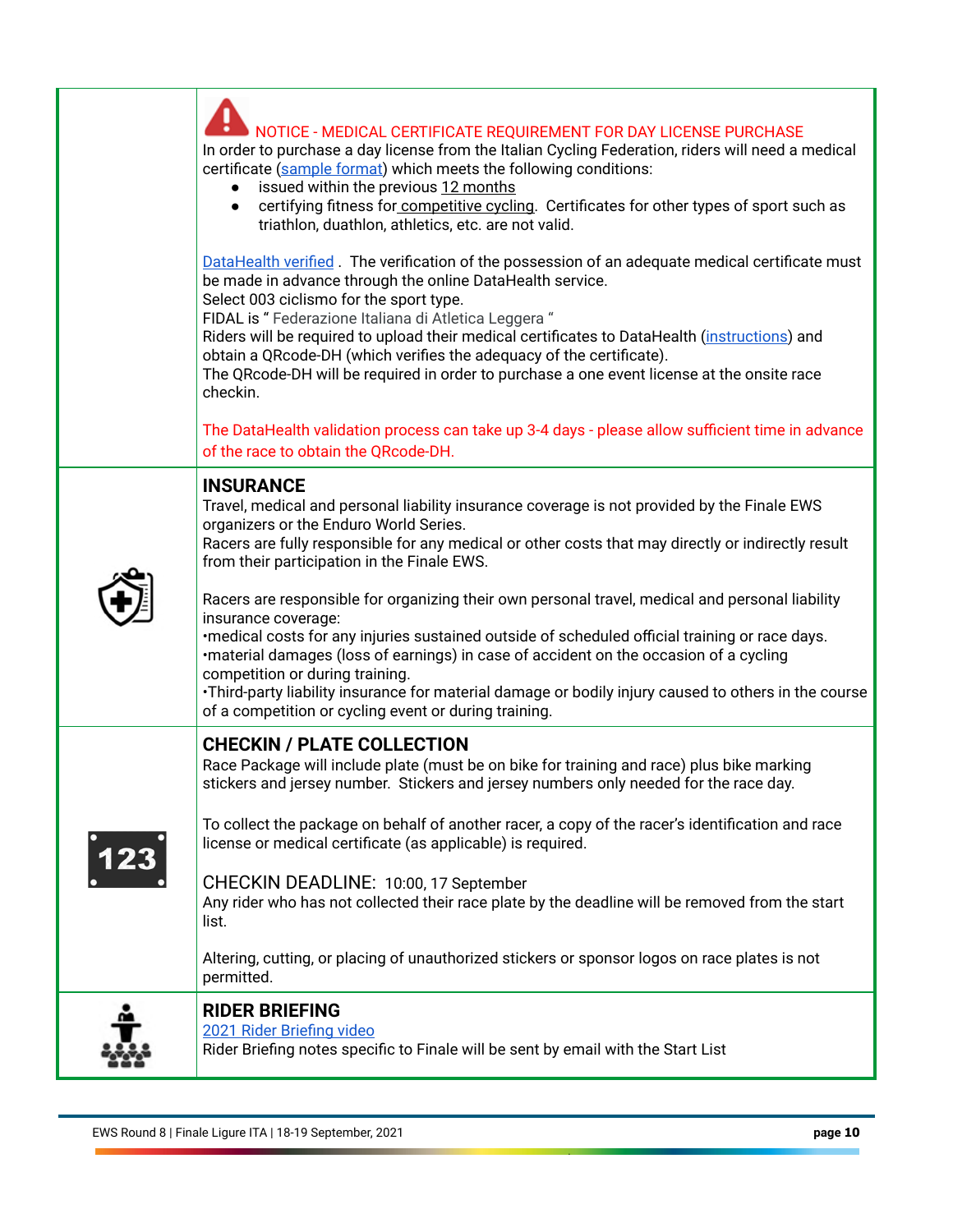<span id="page-10-0"></span>

| <b>COURSE</b>   return to menu |                                                                                                                                                                                                                       |  |
|--------------------------------|-----------------------------------------------------------------------------------------------------------------------------------------------------------------------------------------------------------------------|--|
|                                | <b>COURSE:</b>                                                                                                                                                                                                        |  |
|                                | <b>EWS Map</b><br>67,9km + 2040m gain (not including PRO Stage the day before):<br>S1 Final-Borgo<br>S2 Base Nato<br>S3 Cravarezza - Ingegnere<br>S4 Little Champery<br>S5 Final-Borgo (also Pro Stage)<br>EWS100 Map |  |
|                                | 55,5km   +1853m<br>Order (using the number of the stages of the EWS):<br>S4 - S1 - S2 - S3                                                                                                                            |  |
|                                | S1 Final-Borgo<br>S2 Base Nato<br>S3 Cravarezza - Ingegnere<br>S4 Little Champery                                                                                                                                     |  |
|                                | EWS80 Map<br>48,7km   +1490m gain<br>order (using the number of the stages of the EWS Pro):<br>S4 - S1 - S2                                                                                                           |  |
|                                | S1 Final-Borgo<br>S <sub>2</sub> Base Nato<br>S3 Cravarezza - Ingegnere                                                                                                                                               |  |
|                                | LIAISON INFORMATION (detailing transition routes and allocated transfer times between<br>stages): to be published in advance of training                                                                              |  |
|                                | COURSE PREVIEW VIDEOS: Will be published on the <b>EWS You Tube Channel</b>                                                                                                                                           |  |

# <span id="page-10-1"></span>**RACE LOGISTICS** | [return to menu](#page-0-0)

# **TRAINING**

 Once the courses are announced September 10, all race stages will be closed for riding until training.



 Race stages are closed during official training to all but racers, accredited media and official EWS Team staff. All riders on course during practice must have plates on their bikes. Any rider training without a plate or outside the official schedule will be disqualified.

Racer will be limited to 1 training run on each race stage.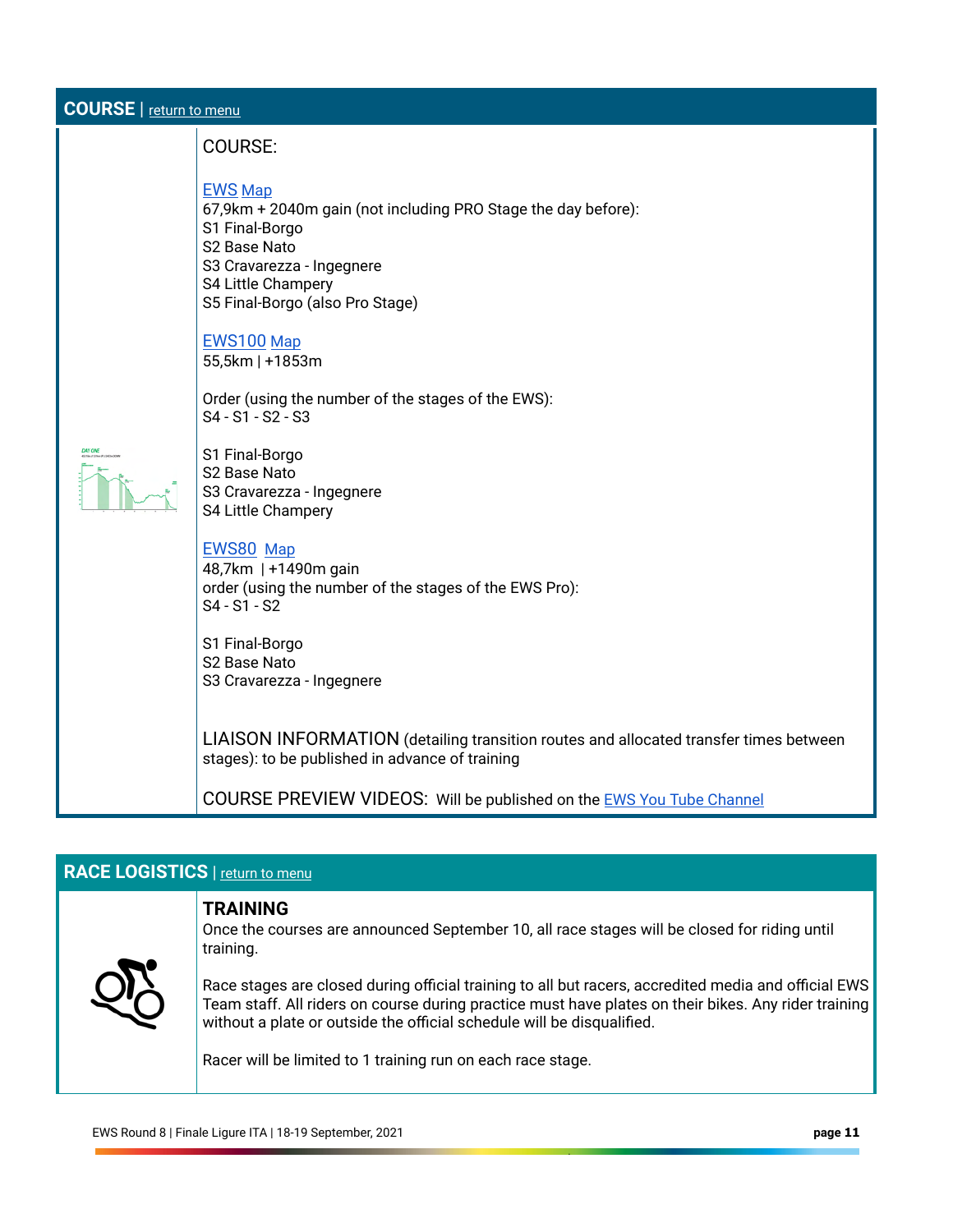|              | To manage congestion on the tracks during training, each group (EWS and EWS100/EWS80) will<br>have assigned times for each stage.<br>Details will be published closer to the race date - refer to Schedule.<br>Safety Protocol: riders stopping on track to check lines or pushing up to session<br>sections must do so from outside the tape.                                                                                                                                                                                                                                                        |
|--------------|-------------------------------------------------------------------------------------------------------------------------------------------------------------------------------------------------------------------------------------------------------------------------------------------------------------------------------------------------------------------------------------------------------------------------------------------------------------------------------------------------------------------------------------------------------------------------------------------------------|
|              | <b>UPLIFTS</b><br>Shuttling permitted during training for Base Nato, Cravazerra Ingeniere and Little Champery<br>stages. Final-Borgo stage cannot be shuttled.<br>Racers can either use personal / private shuttles or the commercial / public shuttle service<br>offered by Finale Outdoor Region.<br>No shuttles on race day.<br>COMMERCIAL PUBLIC SHUTTLE BOOKING<br>Finale Outdoor Region is the only authorized public commercial shuttle service for the<br>EWS/EWS100/EWS80 training.<br>Limited capacity, must be prebooked. Online Booking<br>Uplift package options:<br>$-$ #1: 7:30, 13:00 |
|              | - #2: 9:00, 14:30<br>$-$ #3: 10:30, 16:00<br>Pickup Finale Outdoor Base. Drop off Base Nato                                                                                                                                                                                                                                                                                                                                                                                                                                                                                                           |
|              | <b>TIMING CHIPS</b><br>Timing system: SPORTident AIR+ system                                                                                                                                                                                                                                                                                                                                                                                                                                                                                                                                          |
|              | Each racer will be issued two transponders (the second unit provides backup in case of<br>loss or a crash). One transponder should be worn on each wrist.                                                                                                                                                                                                                                                                                                                                                                                                                                             |
|              | Timing chips will be collected in the finish area of the race. Racers who withdraw or do not<br>complete the race should return the chips to the timing tent in the finish area.<br>Lost or damaged chips will be assessed a 100 GBP replacement fee.<br>Timing stickers and timing chips will be issued at the start on race day. Racers should arrive at<br>least 15 minutes prior to their individual start time to collect the chips.                                                                                                                                                             |
|              | <b>BIKE MARKING</b><br>Racers must use the same bike (frame, fork and wheels) for the race.<br>If one of these parts break (frame, fork, rear swingarm and wheels), riders have to report it to the<br>race director.                                                                                                                                                                                                                                                                                                                                                                                 |
| 13<br>enouno | In the case of a replacement of a part or the entire bike, a 3-minute penalty will be given if the<br>rider reports it to the race director (with the penalty assigned to the Stage when the replacement<br>is made). If not reported, the rider will be disqualified.                                                                                                                                                                                                                                                                                                                                |
|              | <b>EWS</b><br>Official event bike marking stickers (5 total) will be included in the race package.                                                                                                                                                                                                                                                                                                                                                                                                                                                                                                    |
|              | Stickers need to be applied to the top tube of the frame, right side of the rear swing arm, right<br>crown of the front forks and each wheel rim.                                                                                                                                                                                                                                                                                                                                                                                                                                                     |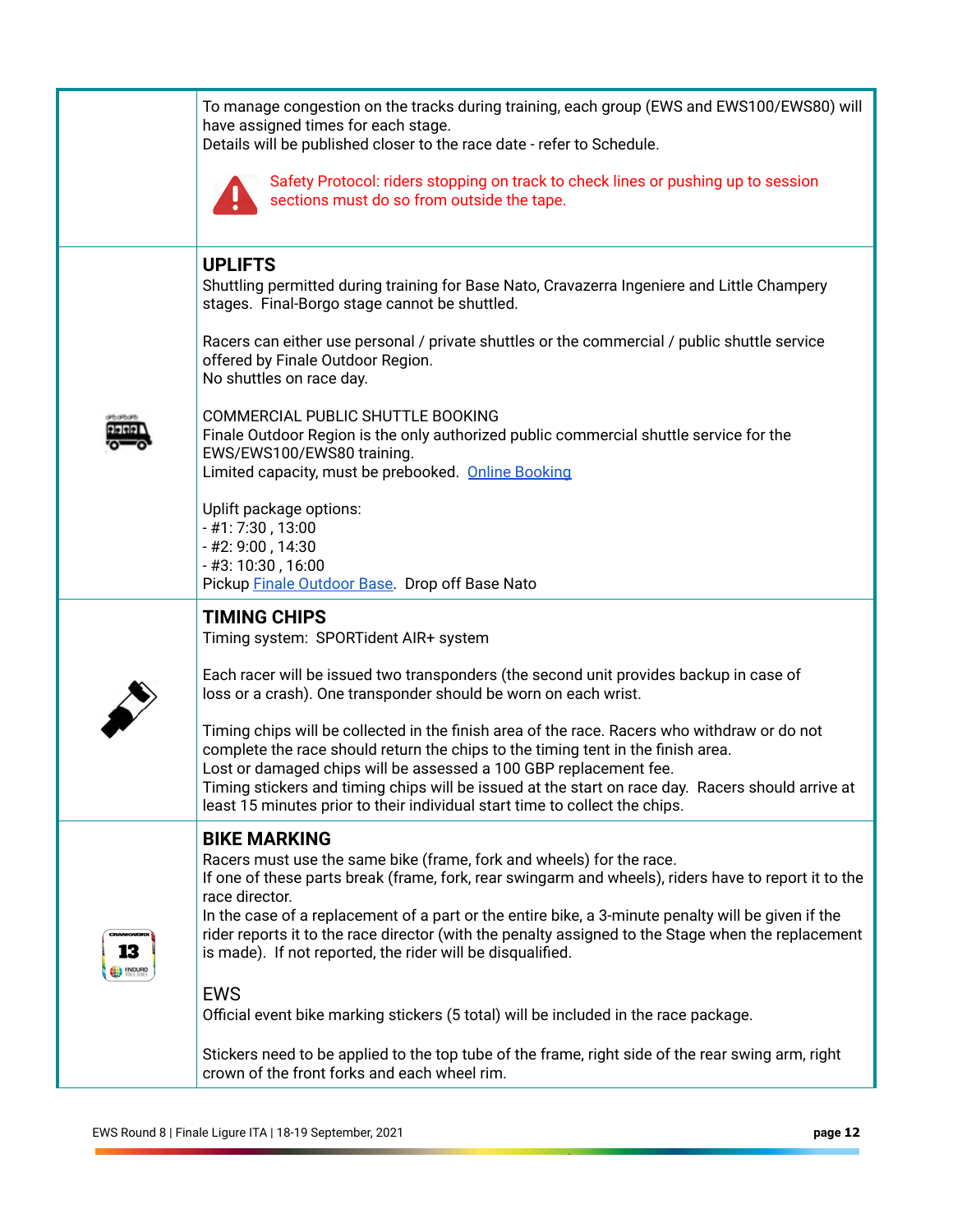| Do not affix the stickers until the race day.<br>Racers who lose their bike marking stickers prior to the race start may be assessed a time<br>penalty.                                                                                                                                                                                                                                                                                                                                                                                                                                                                                                                                                                                             |
|-----------------------------------------------------------------------------------------------------------------------------------------------------------------------------------------------------------------------------------------------------------------------------------------------------------------------------------------------------------------------------------------------------------------------------------------------------------------------------------------------------------------------------------------------------------------------------------------------------------------------------------------------------------------------------------------------------------------------------------------------------|
| <b>FEED ZONES</b><br>There will be no feed zone during the race. Packed lunch will be provided at finish line.<br>Location of public water fountains:<br>-In Feglino the village at the beginning of the climb (not too long after the highway overpass)<br>-In Feglino another fountain at the exit of the alley from the mill (riders will pass it twice<br>following Ingegnere and Little Champery)<br>-San Rocco Church Feglino<br>-On the way to NATO Base there's also a fountain on the P road (state road) near the forestry<br>nursery<br>-On the transfer to Final-Borgo, racers will have access to water twice (first in the climbers<br>parking lot, where the tarmac begins, then in Perti Alto before descending towards the castles |
| <b>TECHNICAL ASSISTANCE ZONE</b><br><b>EWS</b><br>There is no Technical Assistance Zone. No outside assistance permitted during the race.<br>EWS100/80<br>Outside assistance is permitted.                                                                                                                                                                                                                                                                                                                                                                                                                                                                                                                                                          |

# <span id="page-12-0"></span>**START LISTS, RESULTS and RANKINGS** | return to menu

#### **START ORDER and SEEDING**



 EWS Seeding

 Riders in the EWS will have individual preassigned start times for all the stages. Riders will be seeded based on a combination of their current Enduro World Series and EWS Global rank and (if applicable) EWS team status and PRO Stage prologue results. Previous Enduro World Series and EWS Global Rankings and results may be considered.

 MEN | Master 35+ WOMEN *(outside top 15)* 

EWS Round 8 | Finale Ligure ITA | 18-19 September, 2021 **page 13**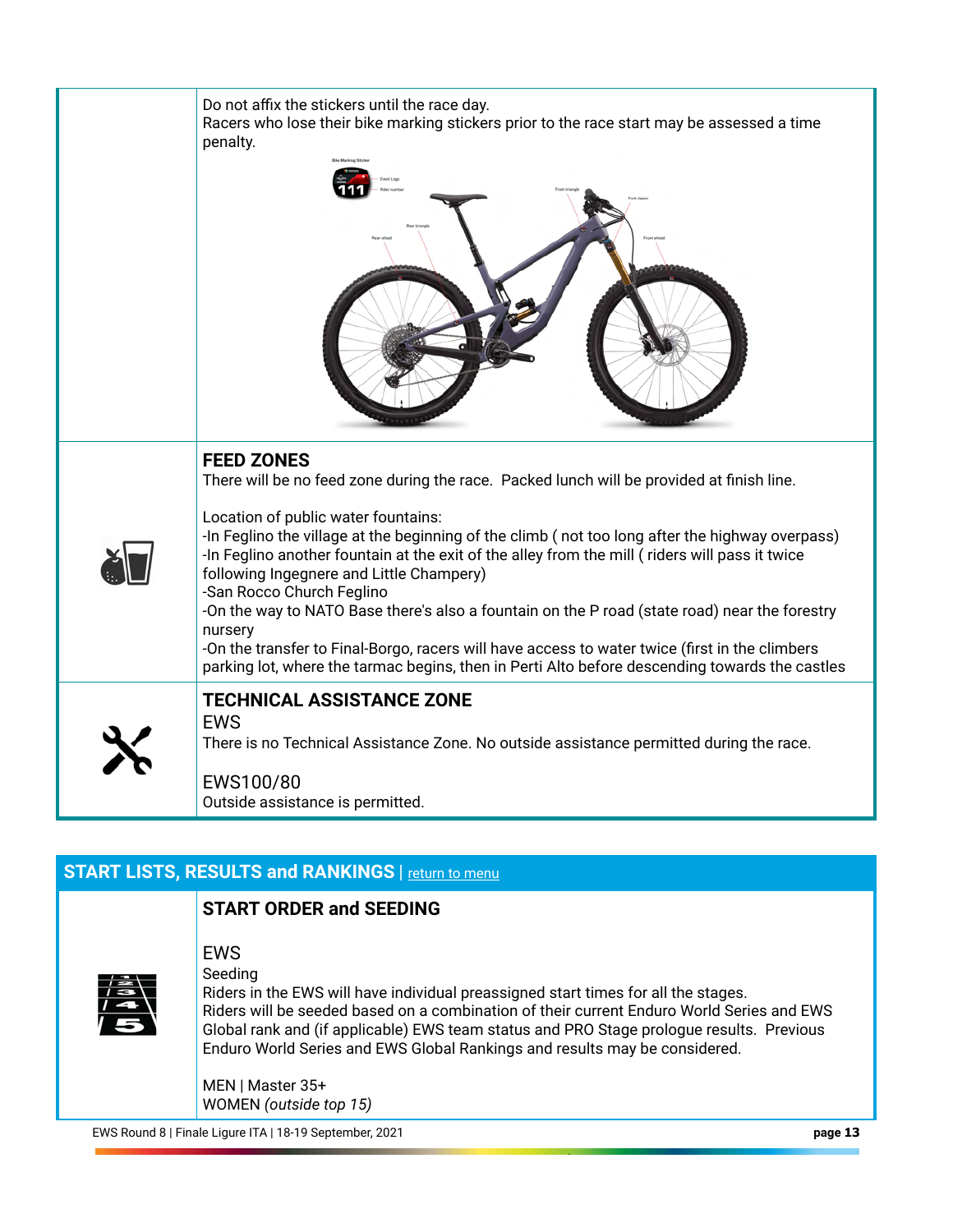| WOMEN   Under 21<br>WOMEN   Master 35+<br>MEN   Under 21<br>MEN (outside top 30)<br>WOMEN (top 15 EWS rank plus EWS team riders)<br>MEN (top 30 current EWS rank and protected riders)                                                                                                                                                                                                                                                                                                                                                                                         |
|--------------------------------------------------------------------------------------------------------------------------------------------------------------------------------------------------------------------------------------------------------------------------------------------------------------------------------------------------------------------------------------------------------------------------------------------------------------------------------------------------------------------------------------------------------------------------------|
| <b>Start Intervals</b><br>Riders in the EWS will have individual preassigned start times for all the Special Stages.<br>30 second start intervals.                                                                                                                                                                                                                                                                                                                                                                                                                             |
| EWS100/80<br>EWS100/80 use a fastest first format.<br>Racers will be assigned a start position for the first stage based on the information in the "Self<br>Seeding" section of their EWS Rider Profiles (1 Super Fast   2 Fast   3 Good   4 Pure Fun).<br>http://portal.enduroworldseries.com User Navigation > Additional Racer Info tab/menu<br>EWS100/80 racers can also request to be paired up with teammates / friends for the start (even<br>from different categories).<br>EWS Rider Profile > User Navigation > Additional Racer Info > "Paired Rider"               |
| Once EWS100 and EWS80 racers leave the start, they are not required to remain in the original<br>start positions for the balance of the stages.                                                                                                                                                                                                                                                                                                                                                                                                                                |
| <b>START LIST and START PROCEDURES</b><br>List of registered riders published on the event page : "Participating Rider" tab/menu                                                                                                                                                                                                                                                                                                                                                                                                                                               |
| Start List will be published the day prior to the race<br>Any racer who has not collected their race plate by the checkin deadline will be not be added to<br>the Start List.                                                                                                                                                                                                                                                                                                                                                                                                  |
| <b>EWS</b><br>Racers will have preassigned start times for every Special Stage.<br>Late racers may be given the following penalties:<br>up to 5 minutes late $= 1$ minute penalty<br>5+ minutes late = 5 minutes penalty                                                                                                                                                                                                                                                                                                                                                       |
| Any racers arriving at the start of a race stage later than 30 minutes after their specified start<br>time will be assigned a DSQ for the race and should not complete any other stages.                                                                                                                                                                                                                                                                                                                                                                                       |
| EWS100 and EWS80<br>To minimize congestion on the tracks, the race start will be staggered. Each EWS100 and<br>EWS80 racer will have an individual assigned time to leave the start / Paddock.<br>Once EWS100 / EWS80 racers leave the start, the racers will need to complete the balance of the<br>Special Stages in order. But there are no specific stage start times for the EWS100 or EWS80<br>races. Rather, EWS100/80 riders will have a specific time period to complete each individual<br>Special Stage as well as an overall time to complete the course each day. |
| Maximum course time and opening / closing times for the Special Stages will be published the<br>day prior to the race.                                                                                                                                                                                                                                                                                                                                                                                                                                                         |
| If a racer does not complete the course within their final time check, they will have a penalty<br>added to their overall time.<br>up to 5 minutes late $= 1$ minute penalty.                                                                                                                                                                                                                                                                                                                                                                                                  |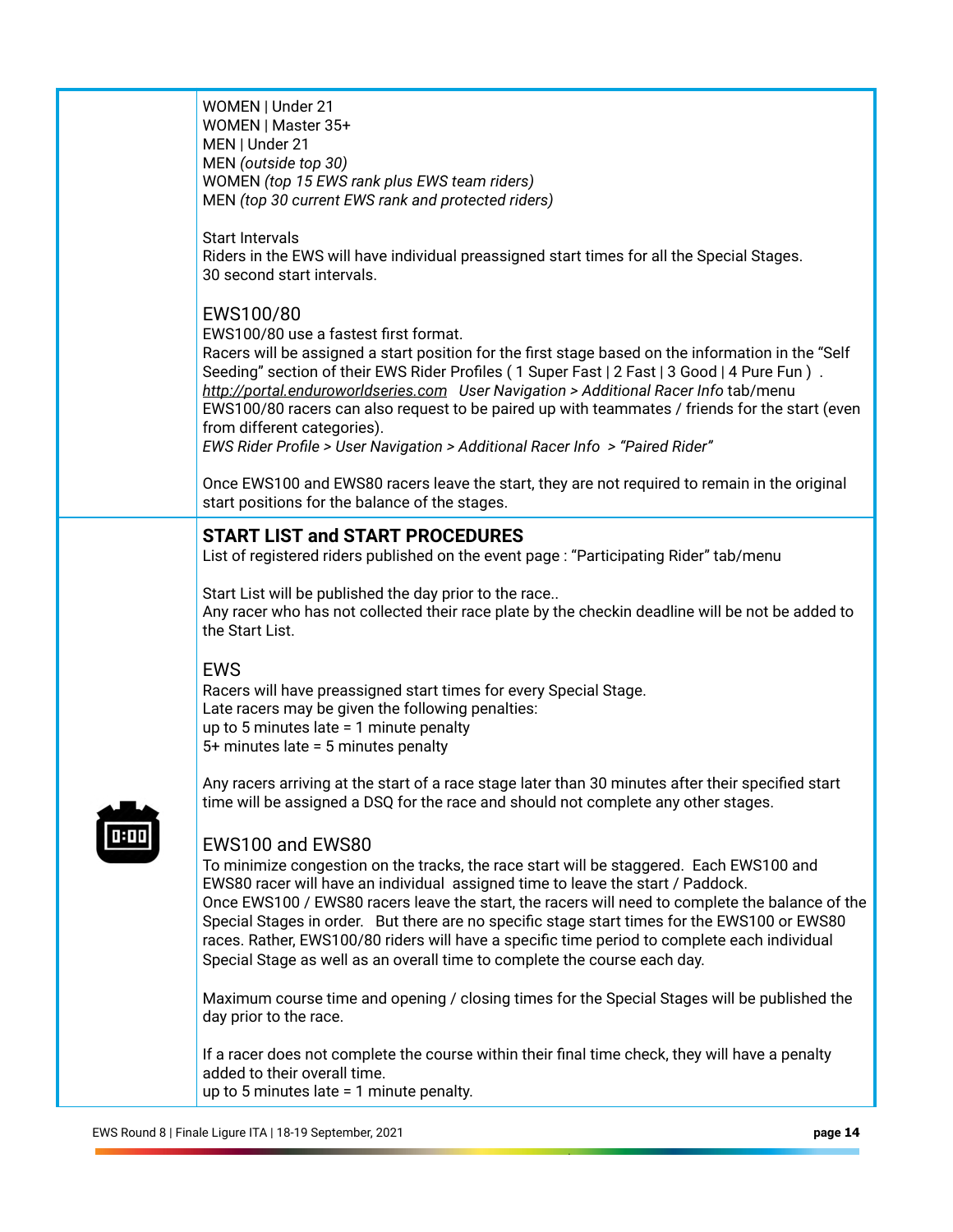|                  | $5+$ minutes late = 5 minutes penalty                                                                                                                                                                                                                                                                                                                                                                                                                                                                                                                                                                                                                               |
|------------------|---------------------------------------------------------------------------------------------------------------------------------------------------------------------------------------------------------------------------------------------------------------------------------------------------------------------------------------------------------------------------------------------------------------------------------------------------------------------------------------------------------------------------------------------------------------------------------------------------------------------------------------------------------------------|
|                  | <b>GENERAL</b><br>If a racer is delayed reaching a stage start or the finish time check as a result of assisting an<br>injured rider or due to some other exceptional circumstances beyond the racer's control, the time<br>penalty may be waived and / or the racer may be permitted to repeat the stage.<br>Any racer affected by a 'significant incident' during a transition or race stage should immediately<br>report to the finish or start official of the affected stage (as applicable).<br>The Race Director has the final right to change start times during the race in case of<br>any unforeseen circumstances.                                       |
|                  | <b>LIAISON INFORMATION DOCUMENT</b><br>The route description and allocated times for each stage/transition will be published with the<br>course maps on Friday September 10.<br>Racers should use this information during training to calculate the pace needed to complete<br>each liaison and the overall course.                                                                                                                                                                                                                                                                                                                                                 |
|                  | <b>LIVE TIMING and RESULTS</b><br>Race Feed and Live Timing: https://www.enduroworldseries.com/live/<br>Official Results (with penalties) will be posted on the Enduro World Series website following the<br>race.                                                                                                                                                                                                                                                                                                                                                                                                                                                  |
|                  | <b>AWARDS</b><br>Piazza Vittoria Emanuele<br><b>EWS</b><br>30 minutes after final EWS rider<br>Top 3 from each race categories will be awarded $-$ as well as the top 3 EWS teams of the day.<br>Race podiums will be followed by presentation for EWS Series overalls (Women, Women U21,<br>Women Master 35+, Men, Men U21 and Men Master 35+, Team)<br>EWS100/80<br>18:00<br>Separate podiums for the EWS100 and EWS80                                                                                                                                                                                                                                            |
| $\sum_{i=1}^{n}$ | <b>RANKING POINTS</b><br>Riders must have an active 2021 EWS membership in order to be eligible to collect EWS Global<br>ranking points.<br>Points are listed in the EWS Rules:<br>https://www.enduroworldseries.com/ews-general/rules-and-resources/<br><b>EWS</b><br>Points are listed in Appendix 1 of the EWS Rules.<br><b>EWS100</b><br>EWS Rules - Section 2.1.5<br>EWS100 riders who are EWS Members will be eligible to score Global Ranking points using the<br>following calculation: EWS Series points equating finish place in scratch result with all EWS<br>racers (excluding the EWS Pro Stage) - minus 20%.<br>EWS points are listed in Appendix 1. |
|                  |                                                                                                                                                                                                                                                                                                                                                                                                                                                                                                                                                                                                                                                                     |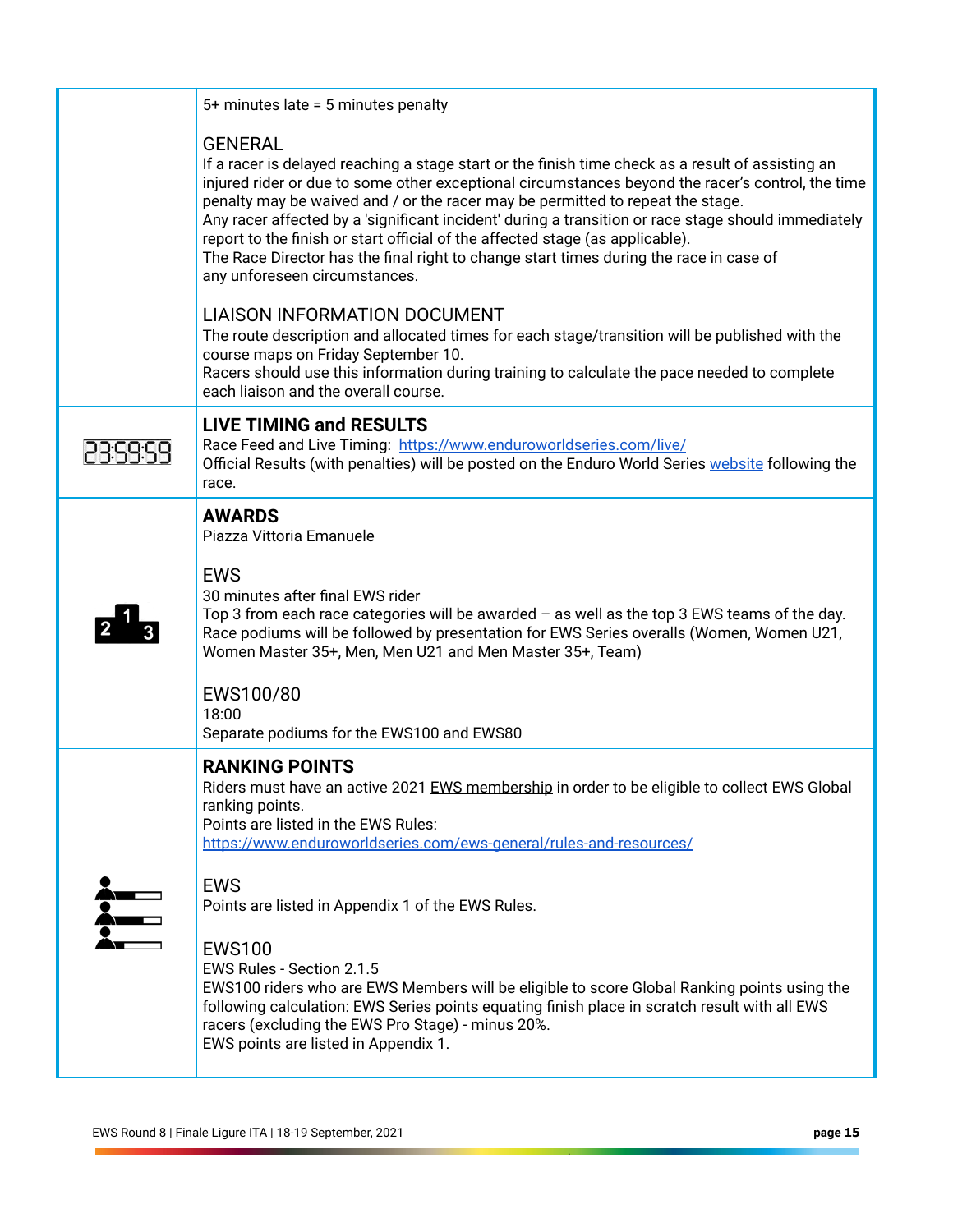| EWS80<br>EWS80 riders who are EWS Members will be eligible to score Global Ranking points.<br>The Global Rankings point scale for the EWS80 races are listed in Appendix 3.                                                                                                                                                                                                                                                                                                                                                                                                                                                                                                                                                                                                                                                                                                                                                                                                                                                                                                                                                                                                                                                                                                                                                                                                                                                                                                                                                                  |
|----------------------------------------------------------------------------------------------------------------------------------------------------------------------------------------------------------------------------------------------------------------------------------------------------------------------------------------------------------------------------------------------------------------------------------------------------------------------------------------------------------------------------------------------------------------------------------------------------------------------------------------------------------------------------------------------------------------------------------------------------------------------------------------------------------------------------------------------------------------------------------------------------------------------------------------------------------------------------------------------------------------------------------------------------------------------------------------------------------------------------------------------------------------------------------------------------------------------------------------------------------------------------------------------------------------------------------------------------------------------------------------------------------------------------------------------------------------------------------------------------------------------------------------------|
| <b>QUEEN STAGE</b><br><b>EWS</b><br>One Special Stage per EWS event will be designated the Queen Stage.<br>Bonus Global and Series Ranking points will be available for top 5 Men and Women and top 3<br>Masters and U21. Refer to Rule 1.2.7 for the complete points table.<br>Queen Stage will be identified on September 10.                                                                                                                                                                                                                                                                                                                                                                                                                                                                                                                                                                                                                                                                                                                                                                                                                                                                                                                                                                                                                                                                                                                                                                                                              |
| <b>PRO STAGE</b><br><b>EWS</b><br>EWS race will feature a PRO Stage. The Pro Stage will use a specially designed, high speed stage<br>aimed to create close racing and excitement for spectators. The PRO stage will be raced on<br>Saturday and repeated on Sunday.<br>Bonus Global and Series Ranking points will be available for top 5 Men and Women and top 3<br>Masters and U21 of Saturday's stage result. Refer to Rule 1.2.6 for the complete points table.<br>Additionally, the top 5 racers in the Men's category and top 3 racers in the Women's category of<br>the Saturday Pro stage will be reseeded to start last for the Sunday race.<br>Any other racer in the Men's category with a top 10 finish in the Saturday Pro stage will be<br>reseeded if that racer has not previously been assigned to Group A for the Sunday race. Racers<br>transferring to Group A based on Pro stage results will be inserted at the end of the Group A<br>Men's category before the Group A Women.<br>The Pro stage will be repeated as the final stage on Sunday but will not carry any bonus ranking<br>points.<br>A racer who does not start the Pro stage will not be included on the start list for Sunday's race.<br>Any racers who do not finish the Pro stage will be assigned a time for the Pro stage (calculated<br>as last place in their category plus 5 minutes) and will be permitted to complete the race on<br>Sunday.<br>A racer with a DNF on the Pro stage will retain their star position / order for Sunday's race. |
| <b>PRIZE MONEY</b><br><b>EWS</b><br>1st Men and Women: 1000 EUR<br>2nd Men and Women: 600 EUR<br>3rd Men and Women: 400 EUR<br>4th Men and Women: 200 EUR<br>5th Men and Women: 100 EUR<br>4600 EUR total<br>Payment will be made by cash at the podium.                                                                                                                                                                                                                                                                                                                                                                                                                                                                                                                                                                                                                                                                                                                                                                                                                                                                                                                                                                                                                                                                                                                                                                                                                                                                                     |

<span id="page-15-0"></span> **RULES** | [return to menu](#page-0-0)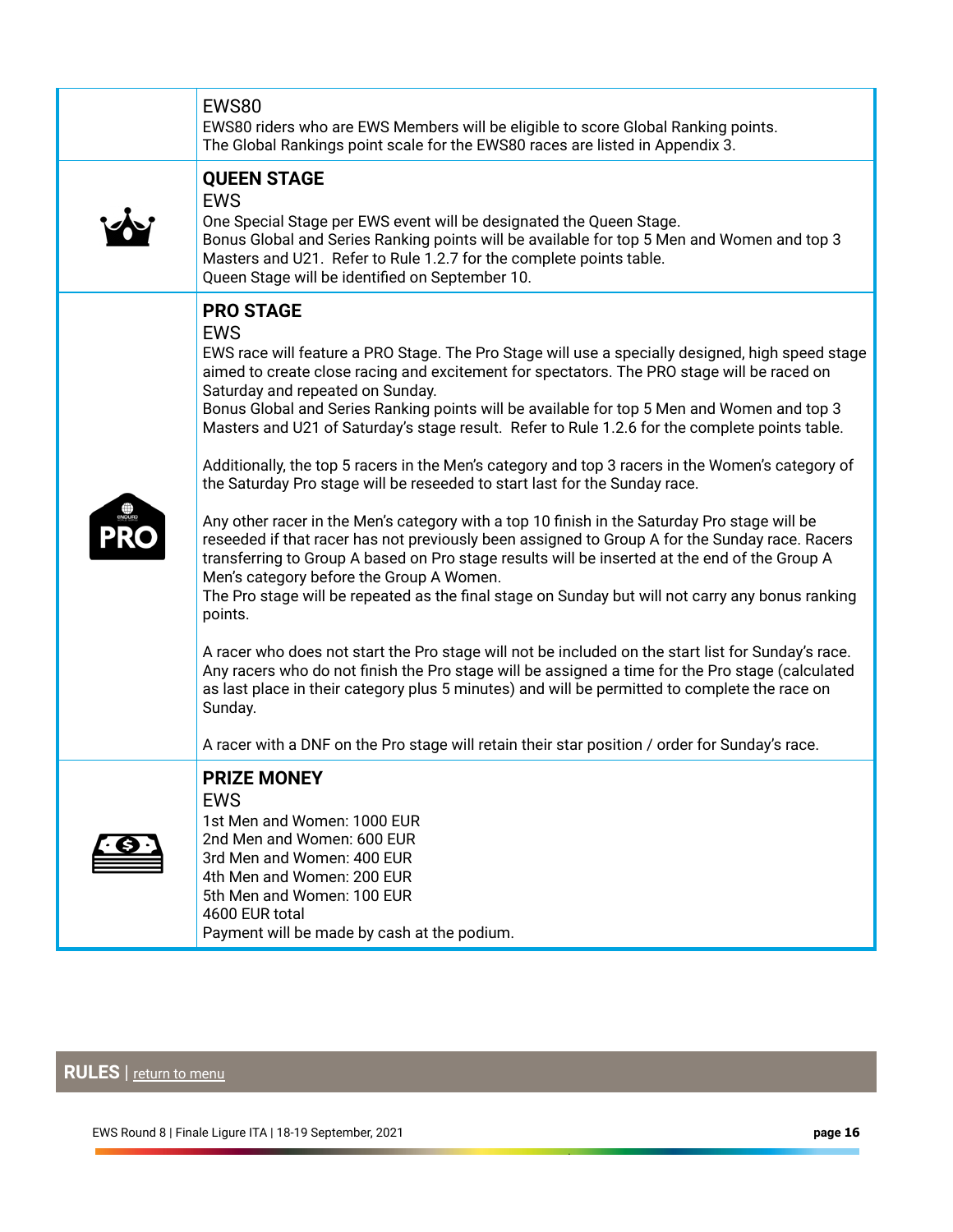|                      | <b>RACE RULES</b><br>Riders are expected to read and understand the Race Book and Enduro World Series Rulebook.<br>Unfamiliarity will not be accepted as an excuse for any rule violation by any rider<br>https://www.enduroworldseries.com/ews-general/rules-and-resources/<br>The Race Director is authorized to give additional penalties that are not listed in the Rulebook in<br>the case of a rider who fails to respect the other riders, the spirit of the sport, the environment or<br>the organization.<br>Protests and complaints regarding the race, results, behaviour of the other racers and any other<br>sort of issue must be presented to the Race Director or Chief Commissaire within 15 minutes<br>from the posting of the results.<br><b>RULE BREAK REPORT FORM:</b><br>https://docs.google.com/forms/d/e/1FAIpQLSc-FholgP7w0Jf8m_2ZQbp6nHAKUPnHQvp_IMDb<br>Jy2-5PpkMw/viewform<br>Race Director: Riccardo Negro   riccardo.negro@finaleoutdoorresort.com   +39 349 781 5115<br>UCI Chief Commissaire: Miranda Colenbrander +31 6 20177329                                                                                                                                                                                                                                                                                                                                                                                                                                          |
|----------------------|------------------------------------------------------------------------------------------------------------------------------------------------------------------------------------------------------------------------------------------------------------------------------------------------------------------------------------------------------------------------------------------------------------------------------------------------------------------------------------------------------------------------------------------------------------------------------------------------------------------------------------------------------------------------------------------------------------------------------------------------------------------------------------------------------------------------------------------------------------------------------------------------------------------------------------------------------------------------------------------------------------------------------------------------------------------------------------------------------------------------------------------------------------------------------------------------------------------------------------------------------------------------------------------------------------------------------------------------------------------------------------------------------------------------------------------------------------------------------------------------------------|
|                      | <b>PROTECTION RULES</b><br>Full face helmet, knee pads, gloves and back protector mandatory on race stages during training<br>and race.<br>Helmets with a removable chin piece are acceptable. Open face helmets may be worn on liaison<br>stages.<br>A backpack can replace the back protector if it includes CE certified back protection.<br>The rules apply to both training and race days.                                                                                                                                                                                                                                                                                                                                                                                                                                                                                                                                                                                                                                                                                                                                                                                                                                                                                                                                                                                                                                                                                                            |
| <b>O</b> Play SPORTS | <b>FILMING RIGHTS AND REGULATIONS</b><br>Play Sports Network Limited are the exclusive licensee of the EWS events organised by Enduro<br>Sports Organisations Limited.<br>The filming, recording, broadcasting and distribution of footage of any activities associated with<br>the EWS, including Shakedown, training, race or any other official scheduled activities, will be<br>subject to regulation.<br>Details to be announced.<br><b>DRONES</b><br>Filming with a drone is not allowed.<br><b>ONBOARD CAMERAS</b><br>On board cameras must either be worn on peak / visors or affixed with a breakable mount. Chest<br>mounts are not permitted.<br><b>WAIVER</b><br>I am fully aware and conscious of the potential risks that might arise with the use of such<br>equipment and accept them.<br>To the extent permitted by the applicable law, I release Play Sports Network Limited, Enduro<br>Sports Organisation, Union Cycliste International, my National Federation, the organizers, the<br>sponsors, and their respective members, directors, officers, employees, volunteers, contractors<br>and agents from any liability linked to the utilisation of the camera on the bicycle and/or onto the<br>visors/peaks of the helmet. This concerns in particular cases of accidents, injury, and damage to<br>personal property or third-party property linked to the utilisation of a camera on the bicycle<br>and/or onto the visors/peaks of the helmet during finals/ training sessions. |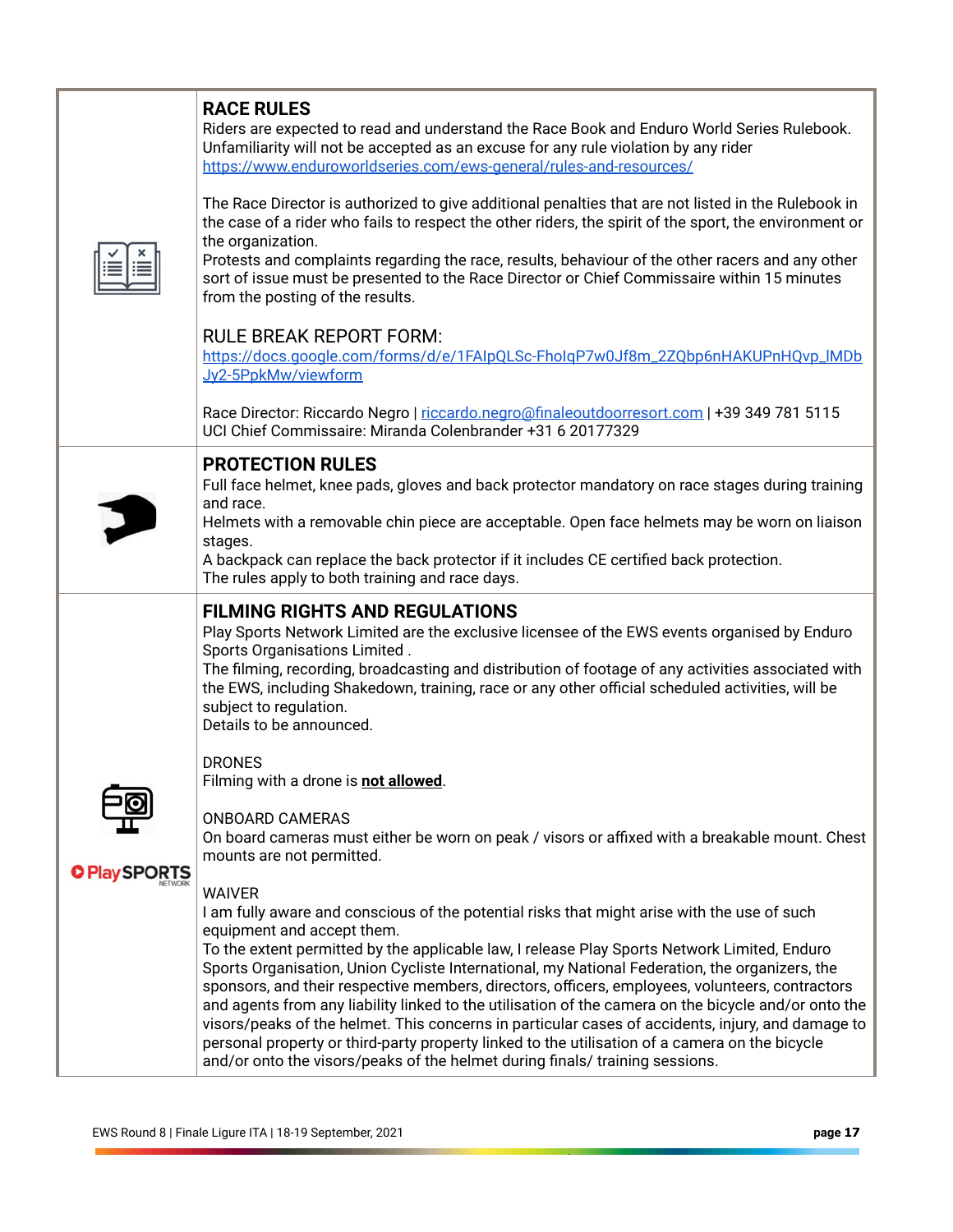# **DOPING CONTROL**



 $\frac{1}{2}$ 

 Doping control will be under the authority of the Anti-Doping and International Testing Agency ([ITA](http://www.ita.sport/)) for the UCI-sanctioned EWS race. All current ITA and WADA anti-doping rules and regulations are in force.

 It is each rider's responsibility to check whether he or she has been selected for doping control. Lists with racers' plate numbers and/or positions will be posted on the timing tent in the finish line as well as at the Doping Control Station (DCS).  [Anti Doping Resources](https://www.enduroworldseries.com/ews-general/rules-and-resources/) 

# <span id="page-17-0"></span>**VENUE LOGISTICS** | return to menu

|                 | <b>TRAVEL / TRANSPORTATION</b>                                                                                                                                                                                                                                                                                                                                                                                                                                |
|-----------------|---------------------------------------------------------------------------------------------------------------------------------------------------------------------------------------------------------------------------------------------------------------------------------------------------------------------------------------------------------------------------------------------------------------------------------------------------------------|
|                 | http://turismo.comunefinaleligure.it/en/how-get-here                                                                                                                                                                                                                                                                                                                                                                                                          |
|                 | <b>BY PLANE</b><br>The nearest international airports are in Nice France (NCE 130km away) and Milan (either<br>Malpensa MXP 220 km or Linate LIN 205km).<br>There is also a national airport located in Genoa (80km from Finale Ligure).                                                                                                                                                                                                                      |
|                 | <b>BY TRAIN</b><br>The train station in Finale Ligure is located within 5min from the paddock area.<br>For more information: www.trenitalia.it                                                                                                                                                                                                                                                                                                                |
|                 | BY CAR<br>Venue is accessible by car along the motorway (A10) when coming from Genoa or from the<br>French border. Exits at Pietra Ligure or Finale Ligure.                                                                                                                                                                                                                                                                                                   |
| vents logistics | <b>SPORT &amp; EVENTS LOGISTICS</b><br>SEL - Sport & Events Logistics, as the Official Travel Agency of Enduro Worlds Series, is able to<br>offer all teams and stakeholders the best travel solutions for all their needs. SEL can handle<br>airline and train tickets, transfers by car rental or privae car with a dedicated driver and much<br>more.<br>Visit www.sel.it and find out all details about the services we provide or contact: travel@sel.it |
|                 | Team SEL will be ready to take care of you.                                                                                                                                                                                                                                                                                                                                                                                                                   |
|                 | <b>ACCOMMODATION</b><br>Please book any accommodation with providers who are members of the Finale Outdoor Region<br>Consortium. https://www.finaleoutdoor.com/en/accommodation                                                                                                                                                                                                                                                                               |
|                 | Finale Outdoor Region are also the group who are helping to make MTB happen in the Finale<br>area and we need to make sure these local businesses, who also fund the trail network we all<br>know and love, are a priority of ours as a community.                                                                                                                                                                                                            |
|                 | <b>PARKING</b><br>General / Public: http://turismo.comunefinaleligure.it/en/utilita/mobility-parking                                                                                                                                                                                                                                                                                                                                                          |
|                 | Team pit / parking bookings:.<br>Maria Luisa Surico   marialuisa.s@4guimp.com   +39 333 3871844                                                                                                                                                                                                                                                                                                                                                               |
|                 | <b>CAMPING</b><br>Camper Parking: http://turismo.comunefinaleligure.it/en/area-camper/area-camper<br>Camping: http://turismo.comunefinaleligure.it/en/dormire/camping                                                                                                                                                                                                                                                                                         |

EWS Round 8 | Finale Ligure ITA | 18-19 September, 2021 **page 18**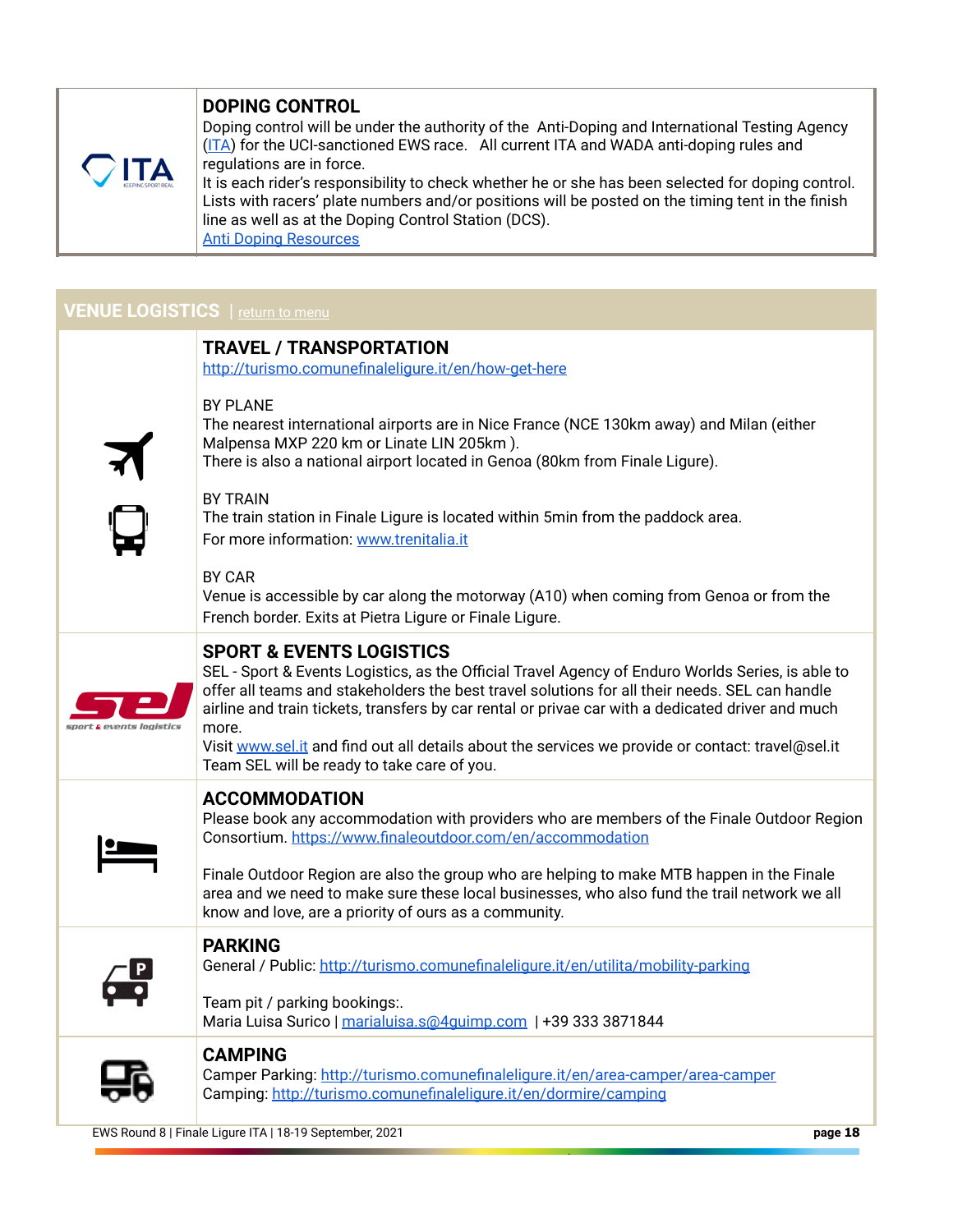| <b>POWER</b><br>Power plugs and sockets are of type C, F and L. The standard voltage is 230 V and the standard<br>frequency is 50 Hz.                                                                                                                                                                                                                  |
|--------------------------------------------------------------------------------------------------------------------------------------------------------------------------------------------------------------------------------------------------------------------------------------------------------------------------------------------------------|
| <b>WIFI</b><br>Availability at the race village: TBC                                                                                                                                                                                                                                                                                                   |
| <b>BIKE SHOPS</b><br>There are a number of local shops offering rentals, service and retail LIST                                                                                                                                                                                                                                                       |
| <b>BIKE WASH</b><br>Bike wash stations will be set up at the east end of the Promenade.                                                                                                                                                                                                                                                                |
| <b>GROCERY STORES</b><br>Finale Outdoor Region has a full range of shops and services. MAP                                                                                                                                                                                                                                                             |
| <b>BANK MACHINES</b><br>There are a number of banks and ATMs in Finale Outdoor Region. MAP                                                                                                                                                                                                                                                             |
| <b>EVENT MERCHANDISE</b><br>EWS Shop. https://shop.enduroworldseries.com/<br>EWS jerseys, gloves, goggles, socks, tshirts, sweatshirts and frame protectors available online.<br>Event merchandise will be available onsite.                                                                                                                           |
| <b>OTHER RIDING ZONES</b><br>Riding options for racers / teams arriving in advance or extending their stays:<br>There are over 500kms of tracks and trails in Finale Ligure and surrounding areas. Impact of race<br>stage closures will be minimal.<br>Visit www.finaleoutdoor.com/en/live/mtb-mtb or https://maps.finaleoutdoor.com/en/ for details. |
| <b>PLACES OF INTEREST / OTHER ACTIVITIES</b><br>Visit www.finaleoutdoor.com, www.visitfinaleligure.it/ or www.comunepietraligure.itfor<br>recommended activities for racers arriving in advance or extending their stays and for non-riding<br>partners.                                                                                               |
|                                                                                                                                                                                                                                                                                                                                                        |

# <span id="page-18-0"></span>**MEDICAL** | [return to menu](#page-0-0)



 **EMERGENCY RESPONSE**  Telephone number for emergency dispatch: +39 349 781 5115